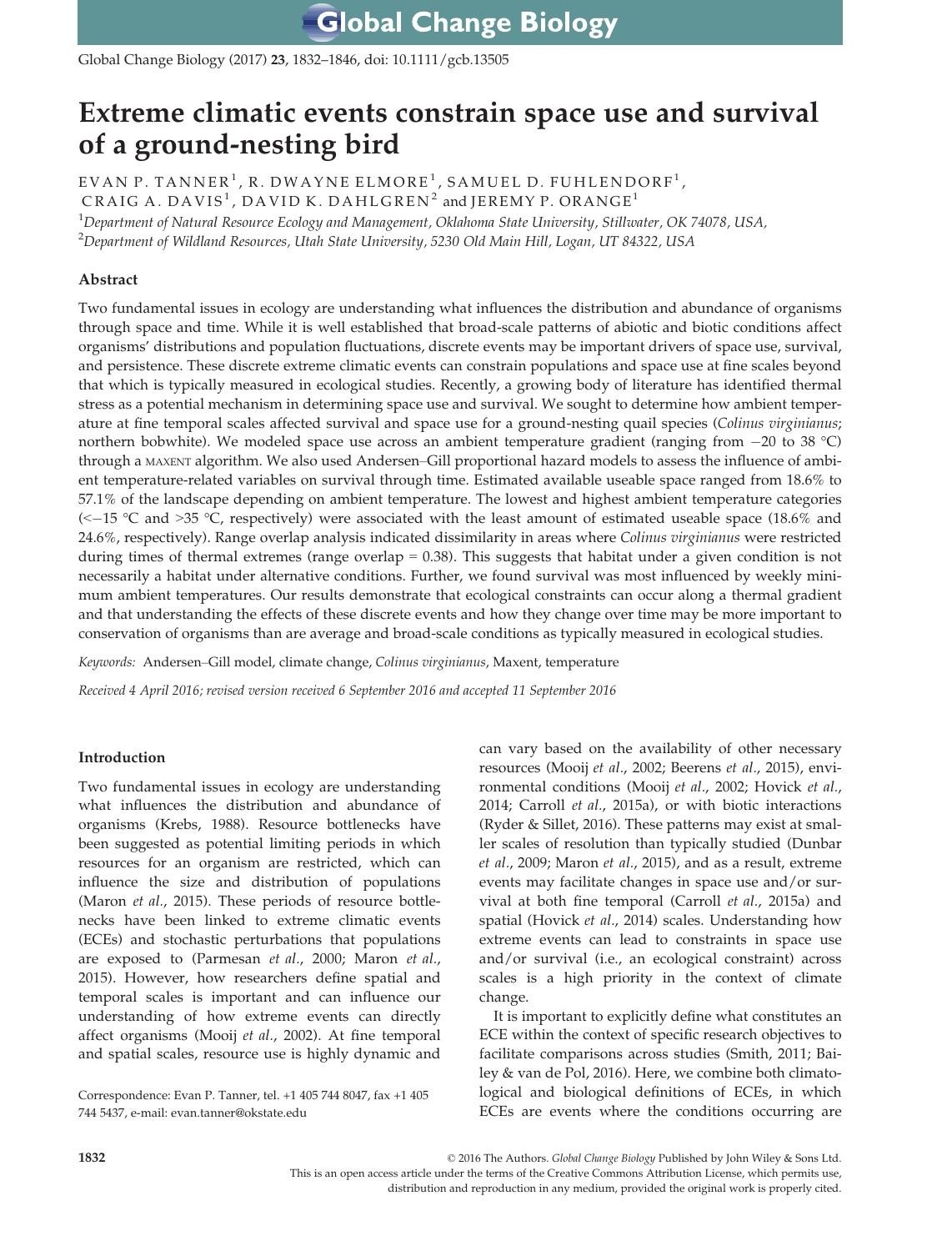rare relative to the distribution of those conditions (i.e., occurring <5% of the time; Smith, 2011). Furthermore, these events must also result in an extreme negative biological response for an organism (i.e., constraining a response parameter to the lower tail of the parameter's distribution; Bailey & van de Pol, 2016). However, this pattern can exist at smaller temporal scales (i.e., weather) when environmental conditions fluctuate to extreme values within daily and weekly time periods (Brown & Brown, 1998). These fine-scale ECEs can constrain the ecological or selective space available to an organism which may have survival implications (Fig. 1).

Constraints in space use and/or survival can occur across multiple temporal and spatial scales, and the implications are dependent on the phenotypic variation among species or individuals (Bestion et al., 2015), as well as landscape heterogeneity that might provide buffering or refugia for organisms to escape these extreme periods (Hovick et al., 2014; Carroll et al., 2015a,b). Thus, the direct effects of these events are



Fig. 1 A theoretical model illustrating potential extreme climatic events and a subsequent negative biological response (outlined by red boxes) resulting in ecological constraints, which may occur at both ends of an environmental gradient. Insets illustrate how usable space might vary along the environmental gradient assuming that the organism is directly constrained by the environmental gradient. Individual species responses could be highly variable along various gradients.

organism-specific. It is important to not only understand when ECEs ecologically constrain organisms, but to estimate how the frequency and magnitude of these events may be altered in future due to the trajectory of global change as this has population and species persistence implications.

There are multiple climatic variables that could constrain organisms during extreme events, but temperature is an obviously relevant variable given the rapid changes in temperatures occurring across the globe (Parmesan et al., 2000). Specifically, temperature may constrain the amount of space usable by organisms (Carroll et al., 2015a) and decrease vital rates (McKechnie & Wolf, 2010; Sanz-Aguilar et al., 2012), thus potentially increasing the effects of extreme events related to thermal conditions. It has been suggested that heterogeneity in plant community structure can play a role in the stabilization of faunal populations through increased opportunities in establishing climatic niches (Parmesan et al., 1999; Hampe & Petit, 2005; Hovick et al., 2015). However, despite thermal tolerances being a long understood ecological driver of species distributions (Begon et al., 2006), it was only recently that studies began to scale down to assess how organisms respond to fine-scale patterns of thermal heterogeneity that are driven by landscape structure and heterogeneity (Hovick et al., 2014; Melin et al., 2014; Carroll et al., 2015a; Marchand et al., 2015). Furthermore, previous literature has often focused on annual means in relation to thermal constraints on organisms, and few studies have examined fine-scale spatiotemporal variability in thermal conditions to estimate ecological constraints related to these conditions (Dunbar et al., 2009).

Structural patterns in a landscape can drive ecological processes (Turner, 1989), and moderation of thermal conditions is an important aspect of landscape patterns that may be critical in maintaining flora and fauna in the face of climate change (Hovick et al., 2014; Carroll et al., 2015a; Marchand et al., 2015). Considering the predicted increases in annual global temperatures by climate models (IPCC, 2014), species that are unable to adapt or that exhibit strong niche conservatism face threats of declines or possible extinction (Parmesan, 2006; Wiens et al., 2012). Predictive climatic models indicate that the frequency and intensity of extreme events will increase (Easterling et al., 2000; Schär et al., 2004; Cook et al., 2015), and ecological models predict that these changes will likely limit demographic rates (Frederiksen et al., 2008; McKechnie & Wolf, 2010; Selwood et al., 2015) and restrict or cause shifts in species distributions (Lawler et al., 2009; Thomas, 2010). If habitat selection can influence survival of individuals (Block & Brennan, 1993), extreme thermal conditions could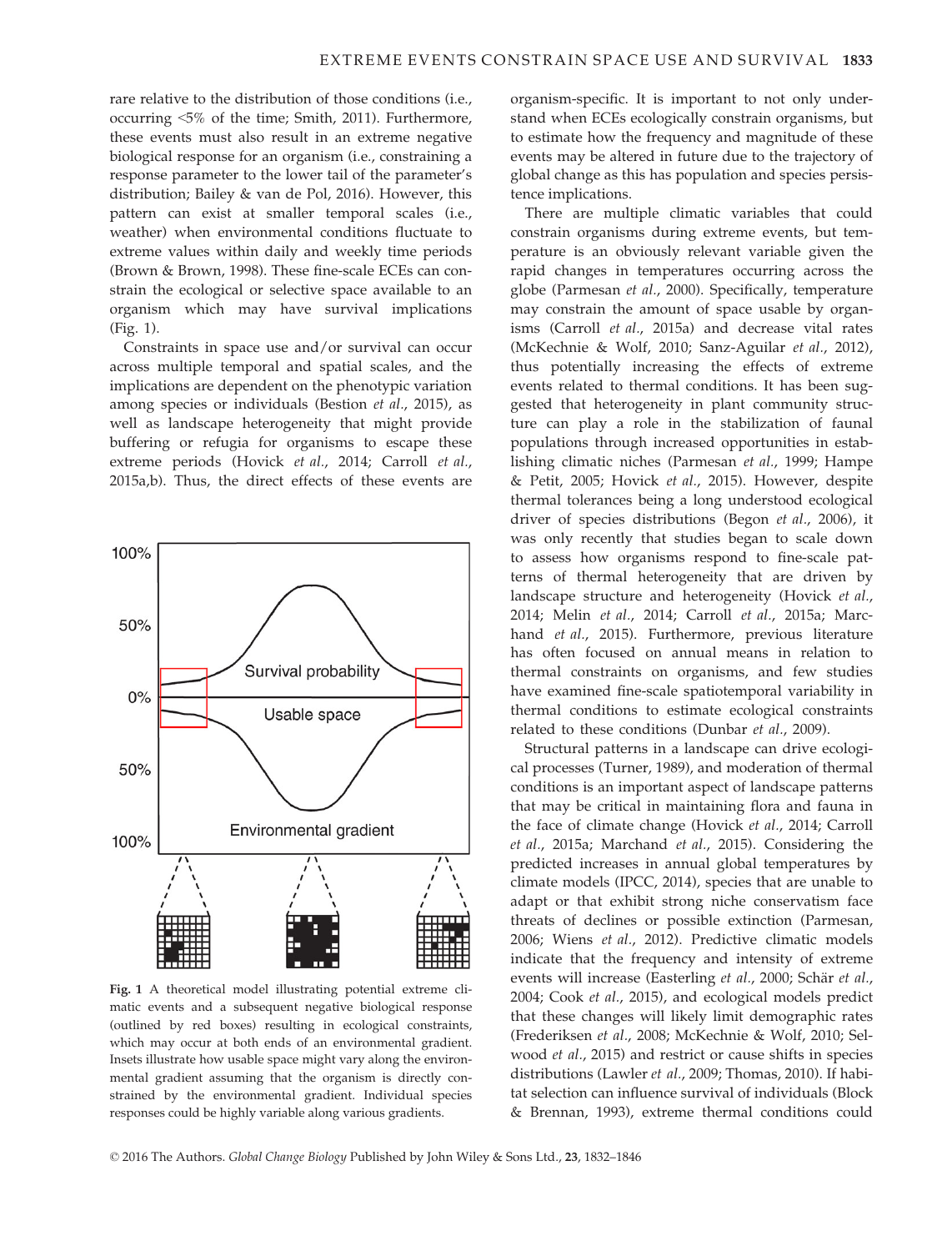lead to unique patterns in habitat selection that may have direct (e.g., mortality from exposure) or indirect (e.g., limitations in resource availability) survival implications (Mysterud & Østbye, 1999). This would result in an organism's available space being pinched if only small amounts of the landscape provided adequate refuge from stressful abiotic conditions.

It is likely that ecological constraints caused by ECEs have played an important role in shaping distributions and community structure through evolutionary pressure (Skelly & Freidenburg, 2010; Maron et al., 2015). However, future conditions projected from climate models will likely alter the frequency and severity of extreme events. Coupled with changes in resources facilitated by human-induced rapid environmental change (HIREC; Sih et al., 2011), the potential ecological consequences of extreme events will likely be exacerbated for many organisms exhibiting niche conservatism. Changes in the occurrence of extreme events will not only influence the way organisms may or may not adapt to novel conditions, but will also have implications on how researchers study these organisms. Methods of population monitoring and analysis that are focused on long-term averages in conditions or resources could discount the importance of discrete extreme events at fine scales, in which vital rates (Welbergen et al., 2008) and space use (Angilletta et al., 2009; Carroll et al., 2015a) are unique relative to average conditions. Therefore, understanding at what scale these events occur and how they influence individuals and/ or species will have important implications for conservation efforts within the context of global change.

To better understand how space use and survival are constrained during periods of extreme thermal conditions, we studied Colinus virginianus (northern bobwhite) on the western periphery of their distribution. Colinus virginianus is a ground-nesting, shrub-obligate Galliform that has generally experienced distributionwide declines (Sauer et al., 2014) due to habitat loss and fragmentation (Hernández et al., 2013). However, along the western periphery of their distribution, local abundance is highly variable and driven by stochasticity in weather patterns (Lusk et al., 2001, 2002; Guthery et al., 2002; Perez et al., 2002). As ground-nesting avifauna tend to be more susceptible to extreme thermal conditions (Albright et al., 2010), we sought to determine whether available space can become restricted and whether survival decreases during periods of thermal extremes across full annual cycles. We used occurrence locations and survival data obtained through radiotelemetry efforts between 2012 and 2015 and modeled predicted space use and adult survival across a thermal gradient through an ecological niche modeling algorithm and a time-varying proportional hazard

model, respectively. Specifically, our objectives were to: (i) determine whether space use was constrained during periods of thermal extremes (i.e., periods in which habitat availability was much less during extreme thermal conditions), (ii) determine whether areas used during temperature extremes were different from areas used under dominant moderate conditions, (iii) use climate change projections to understand the implications of thermal extremes on future potential space use for Colinus virginianus, and (iv) determine how periods of extreme thermal conditions (ECEs) constrain survival of Colinus virginianus. Through these objectives, we demonstrate that fine-scale changes in thermal conditions can lead to ECEs which cause ecological constraints, thus negatively impacting space use and survival.

## Materials and methods

To determine how periods of extreme thermal conditions ecologically constrained Colinus virginianus, we analyzed radiotelemetry data, which were collected from April 2012 to March 2015. We assigned ambient temperatures to telemetry locations based on local weather station data. We then estimated usable space across the annual thermal gradient through a maximum entropy algorithm using occurrence data and vegetation information on our study site. Finally, we estimated Colinus virginianus survival at a weekly temporal scale based on weekly values of weather data associated with ambient temperatures. We collated both of these analyses to identify periods of extreme thermal conditions throughout the full annual cycle that would elucidate an extreme biological response in Colinus virginianus.

#### Study area

We conducted our research on the Beaver River Wildlife Management Area (WMA), located in Beaver County, Oklahoma (lat 36°50'21.62"N, long 100°42'15.93"W), which consists of approximately 11 315 ha managed by the Oklahoma Department of Wildlife Conservation (ODWC). A majority of the WMA consists of upland rangelands and the floodplain of the Beaver River (Tanner et al., 2015). Much of the upland areas are dominated by Tivoli fine sand soils, while the floodplain is dominated by Lesho silty clay loam.

At no time was the WMA out of meteorological drought conditions during our study, as determined through data from a partnership between The National Drought Mitigation Center (Lincoln, Nebraska, USA), the US Department of Agriculture, and the National Oceanic and Atmospheric Administration. Furthermore, the WMA was classified under D2 (severe drought) conditions 23.8% of the period, D3 (extreme drought) conditions 48.7% of the period, and D4 (exceptional drought) conditions 27.5% of the period based on weekly drought data provided by The National Drought Mitigation Center, Lincoln, Nebraska, USA. Conditions during our study were drier than the long-term average (1895–2014) in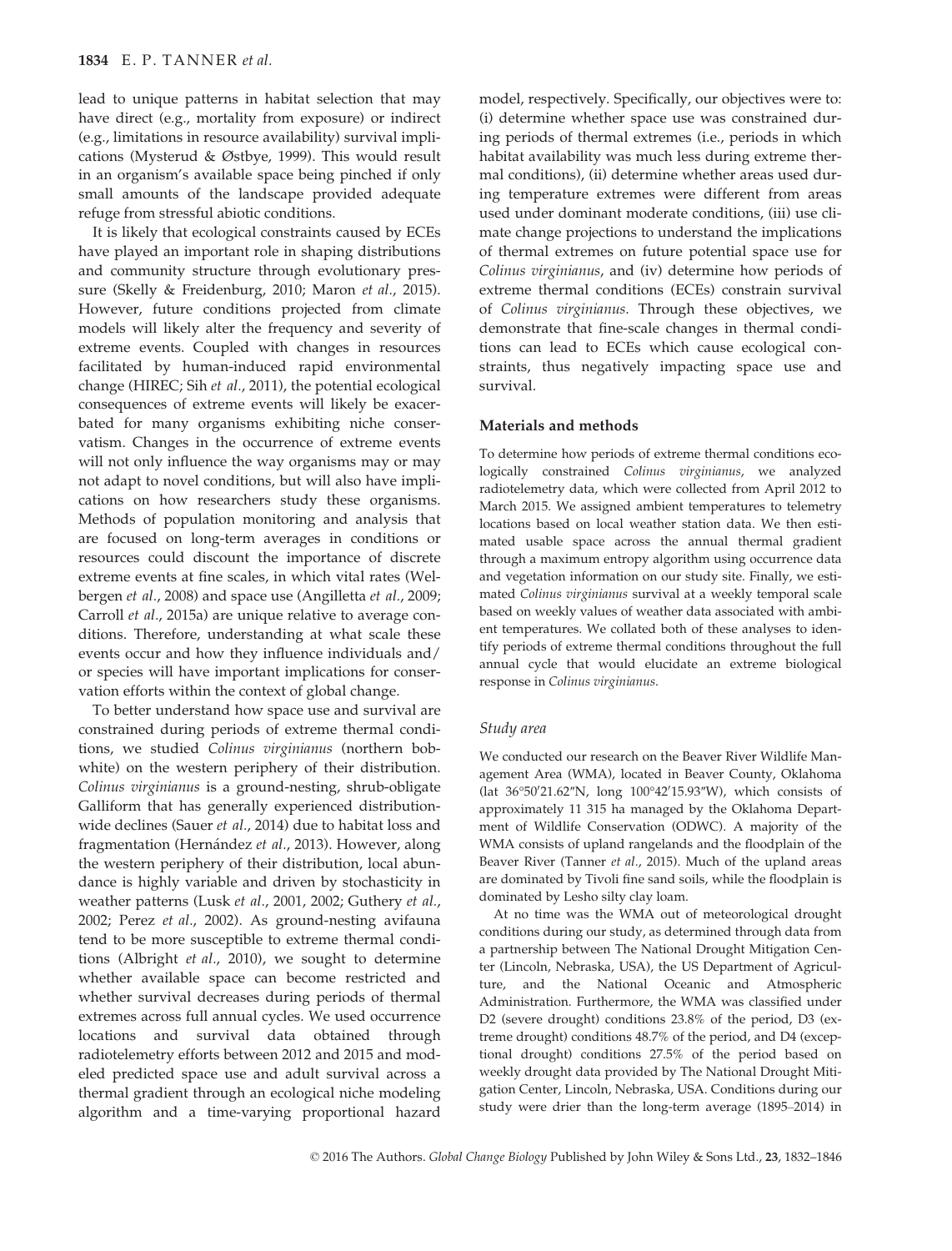2012 and 2014 (Table S1). Furthermore, average summer (May–July) temperatures generally exceeded the long-term average in 2013 and 2014, while average winter (December– February) temperatures were greater than the long-term average in all years of our study (Table S1). Ambient temperature averages were calculated by averaging all five-minute interval observations during the day at the closest Mesonet station. Climate data were obtained from the Beaver Mesonet station (Brock et al., 1995; McPherson et al., 2007).

# Space use analysis

Occurrence data. To determine whether usable space became constrained, we used Colinus virginianus locations (known presence points) obtained from radiotelemetry to estimate space use across different ambient temperature categories. Individuals were located 5–7 times per week via radiotelemetry. Telemetry methods followed protocol described by Tanner et al. (2015) and all trapping and handling methods complied with the Oklahoma State University's Institutional Animal Care and Use Committee (Permit No. AG-11-22). Radiotelemetry locations ranged from 0600 to 2032 in time of day. Average telemetry error during the course of our study was estimated as 8.97 m [95% confidence interval  $(CI) = 6.48$ to 11.46; Tanner et al., 2016]. Bird locations were split into categories representing varying ranges of ambient temperatures. Ambient temperature (°C) values were obtained from the nearest Mesonet weather station (~2 km from nearest WMA boundary; Brock et al., 1995; McPherson et al., 2007) and were recorded every five minutes. All bird locations were matched with weather data corresponding to the nearest minute. Ambient temperature categories were arbitrarily split by every 5 °C. This resulted in a range of ambient temperatures from  $-20$  to  $>35$  °C (Table S2), with actual values ranging from  $-20$ to 38.3 °C. Identical occurrence locations (i.e., same coordinates for individuals occurring in a covey) were removed from our dataset. We also eliminated any locations that occurred outside of the extent of vegetation data included in our analysis (discussed below).

Vegetation data. Variables used to estimate Colinus virginianus space use were related to the configuration and structure of vegetation on our study site. We chose to use vegetation (and associated landscape metrics described below) to model Colinus virginianus space use in relation to ambient temperature as this species is known to behaviorally modify their selection of vegetation during periods of thermal stress (Carroll et al., 2015a; Janke et al., 2015). An Iso Cluster Unsupervised classification method from 2-m-resolution satellite imagery was used to delineate vegetation. This method is an unsupervised classification approach that incorporates the Iso Cluster algorithm (to determine the natural grouping of pixels) and maximum likelihood to create a classified raster based on satellite imagery. The primary cover types on our study site are mixed shrub [consisting of sand plum (Prunus angustifolia), fragrant sumac (Rhus aromatic)], sand sagebrush (Artemisia filifolia), mixed grass [little bluestem (Schizachyrium scopariu), switchgrass (Panicum virgatum), bromes (Bromus spp.)], shortgrass/yucca (Yucca glauca), sparse vegetation/exposed soil, bare ground, and salt cedar (Tamarix spp.).

We used FRAGSTATS 4.2.1.603 (McGarigal et al., 2012) to incorporate class and landscape metrics based on our vegetation classification into our assessment of Colinus virginianus space use. We used previous research to help eliminate redundancy and narrow our selection of variables included in our analysis (Ritters et al., 1995; Fuhlendorf et al., 2002). Furthermore, because we scaled up our vegetation map from 2 to 30 m in our analysis, we also limited Fragstats variable selection to those variables least affected by changes in spatial resolution as indicated by results from Lustig et al. (2015). A list of variables initially included in our analysis is provided in Table S3. To scale from the 2 m to the 30 m grain sizes, we used the Block Statistics and Resample tools with a majority rule in ARCGIS 10.2 (ESRI, 2011). The 30-m-resolution layers were used as the base layers for all subsequent Fragstats analysis. We reclassified all 'no data' cells for Fragstats layers within the extent of our study area to 0 before incorporating them into our modeling procedures (Foley et al., 2008).

Maximum entropy modeling. A maximum entropy algorithm, MAXENT version 3.3.3 (Phillips & Dudik, 2008) with default options, was used to model Colinus virginianus space use in relation to our vegetation variables and ambient temperature categories. Although this algorithm has been traditionally used for species distribution modeling at large geographic scales (Elith et al., 2011), MAXENT can be used to estimate space use or habitat selection at smaller extents using presence-only data (Baasch et al., 2010). Presence information used in our modeling approach was separated into the 5 °C categories (12 total categories), resulting in 12 separate MAXENT models with idiosyncratic vegetation variables used for each model run. Our highest and lowest ambient temperature categories were represented with the least amount of observations (Table S2). However, these sample sizes are within the range of necessary observations needed to provide meaningful MAX-ENT models (Hernandez et al., 2006; Wisz et al., 2008).

We eliminated highly correlated variables ( $r \geq 0.70$ ; Dormann et al., 2013) and variables that had ≤5% contribution to accuracy gain (Sahlean et al., 2014) of preliminary models that we ran for each weather category to further increase the robustness of our space use models. After examining the results of correlation analysis and removing poorly performing variables, we retained 21 of the original 39 variables (Table S4).

To test the validity of our models, we used a bootstrap method with 100 replicates (Araújo et al., 2014), in which 25% of our data were held out for testing through random selection and 75% of our data were used for training our models (Bahn & McGill, 2012; Sahlean et al., 2014; Sohl, 2014). We used 10 percentile training presence as the threshold method to convert continuous occurrence probability estimates into binary, presence–absence maps (Sahlean et al., 2014), which we used as our measure of usable space available to Colinus virginianus. To evaluate our model results, we assessed the average area under the curve (AUC) of the receiver operating characteristic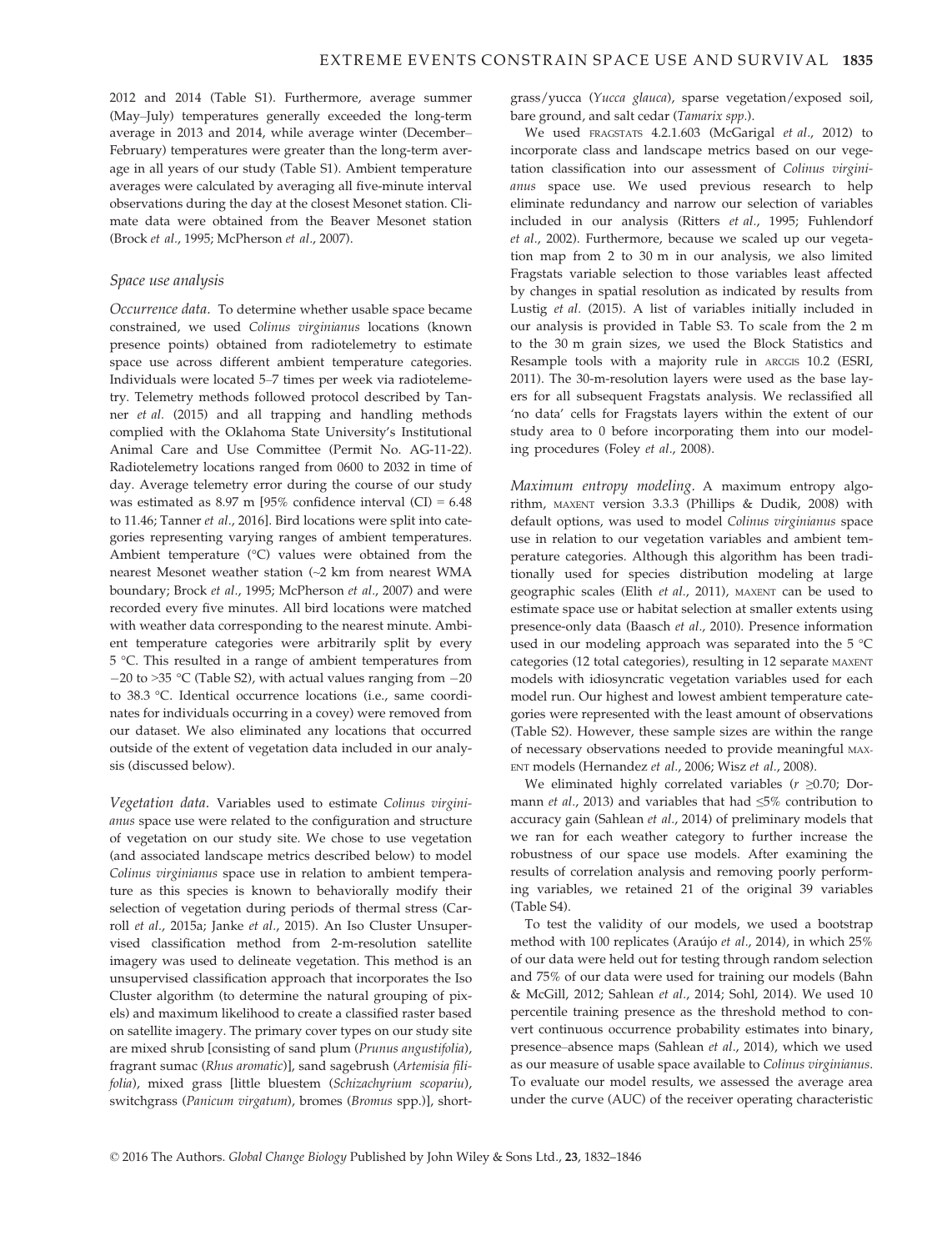(ROC) and the average omission error, which was calculated using test occurrence data and the binary occurrence maps.

To verify that the predicted trend in space use relative to ambient temperature categories was not an artifact of sample size discrepancies (Table S2), we used ENMTOOLS v1.4.4 (Warren et al., 2010) to compare values of predicted usable space across 100 replicates of MAXENT models for ambient temperature categories with the lowest sample size  $(-20 \text{ to } -15 \text{ °C})$  and the highest sample size (15–20 °C). The same unique combination of vegetation variables used for our initial analysis was also retained for this exercise. For each replication in the 15–20 °C ambient temperature category, we randomly retained a sample of occurrences equal to the number of occurrence points used in the  $-20$  to  $-15$  °C ambient temperature category analysis ( $n = 39$ ). We then created a histogram comparing the variability between estimates of usable space across all replications. Furthermore, as we arbitrarily chose 5 °C ambient temperature categories, we also verified that the predicted trend in space use relative to ambient temperature categories existed by collapsing ambient temperature categories at every 10 °C. Vegetation variables used in this analysis were determined using identical methods described previously in this section, and all MAXENT settings were identical to previous analyses.

Colinus virginianus habitat selection can vary seasonally (Lohr et al., 2011; Brooke et al., 2015), although previous research has suggested that seasonal variation in habitat use by Colinus virginianus on our study site is lacking (Tanner et al., 2015). However, to verify this result, we collated occurrence locations into breeding (1 April–30 September) and nonbreeding (1 October–31 March) seasons (Tanner et al., 2015). We then estimated usable space for these seasonal models using identical methods described previously in this section. We used the range overlap metric in ENMTOOLS v1.4.4 (Warren et al., 2010) to compare the amount of overlap in areas predicted suitable across seasons. The values of this metric range from 0 (no overlap) to 1 (complete overlap). As overlap in seasonal models was high (0.87), we discounted any seasonal influences related to our usable space results.

Post hoc analysis. We compared similarities of empirical space use across ambient temperature categories using ENM-TOOLS v1.4.4 (Warren et al., 2010) with the range overlap metric. We compared overlap between four categories: the two thermal extreme categories (>35 °C; -20 to -15 °C), the category predicting the highest amount of space use (15–20 °C), and the category containing the freezing point of water (0– 5 °C). We included the category containing the freezing point of water as Colinus virginianus have been shown to behaviorally respond to freezing weather events to increase fitness levels by adaptively selecting woody cover, which resulted in increased adult survival during these events (Janke et al., 2015). All pairwise comparisons of range overlap estimates across ambient temperature categories are presented in the supplementary material (Table S5).

Finally, we incorporated future climate change projections to evaluate the difference in the percentage of time occurring within each ambient temperature category during the course of our study (current) vs. 2050 and 2080. We selected five random general circulation models (GCMs) and high, medium, and low emission scenarios (A2, A1B, and B1 scenarios, respectively) using data provided by Climate Wizard (Girvetz et al., 2009; [www.climatewizard.org](http://www.climatewizard.org)). The five random GCMs included ncar\_pcm1.1, csiro\_mk3\_0.1, ukmo\_hadcm3.1, gfd1\_cm21.1, and giss\_model\_e\_r.1 and were based on the IPCC Fourth Assessment (IPCC, 2007). Future climate projections were based on downscaling methods as described by Maurer et al. (2007) and were used to compare projected changes in ambient temperatures to future decades (2040– 2069 and 2070–2099) with baseline climate data (1951–2006). Models were obtained for each month to capture variability in GCMs across months.

## Survival analysis

To determine whether Colinus virginianus survival became constrained, we used the Andersen–Gill model and estimated hazard rates in relation to weather variables (Andersen & Gill, 1982) using the survival package in Program <sup>R</sup> (ver. 3.1.1, R Foundation for Statistical Computing, Vienna, Austria). We analyzed Colinus virginianus survival in relation to age and weekly variation in weather variables related to ambient temperature. These consisted of average, minimum, maximum, and variance of ambient temperatures within a week, and the average, minimum, and maximum wind chill values estimated within a week.

All variables met the linearity assumption based on plots of Martingale-based residuals (Therneau et al., 1990; Fox, 2002). However, the proportional hazard assumption was not met for the average weekly ambient temperature, weekly maximum ambient temperature, and variance in weekly ambient temperature variables. To address this issue, we created an interaction term for these variables to have them vary over time (Fox, 2002). After incorporating these interactions, all global tests of nonzero slopes for the Schoenfeld residuals were nonsignificant for each model (maximum  $\chi^2$  = 4.79, P = 0.78), indicating the proportional hazard assumption was met.

We used Akaike's information criterion adjusted for small sample sizes  $(AIC_c)$  to rank models relating covariates to hazard rates for Colinus virginianus. We considered models with a  $\Delta AIC_c \leq 2$  plausible models and determined the most parsimonious model based on model weights  $(w_i)$  and  $\Delta AIC_c$ values (Burnham & Anderson, 2002). Because we used a  $\Delta AIC_c \leq 2$  threshold for determining plausible models and because we met the  $n/K > 40$  assumption, we used 85% CI to assess variable significance and relationships to competing models (Arnold, 2010). We also estimated a concordance index using the package 'PEC' in Program <sup>R</sup> to estimate a measure of discrimination for our hazard models (Harrell et al., 1982). This index ranges from 0 to 1 and estimates the relative frequency in which paired individuals are correctly classified based on the model evaluated (i.e., a higher risk is assigned to the individual that survives less time). We built models that we found biologically meaningful or models that specifically addressed our research questions. These models included variables used to assess extreme heat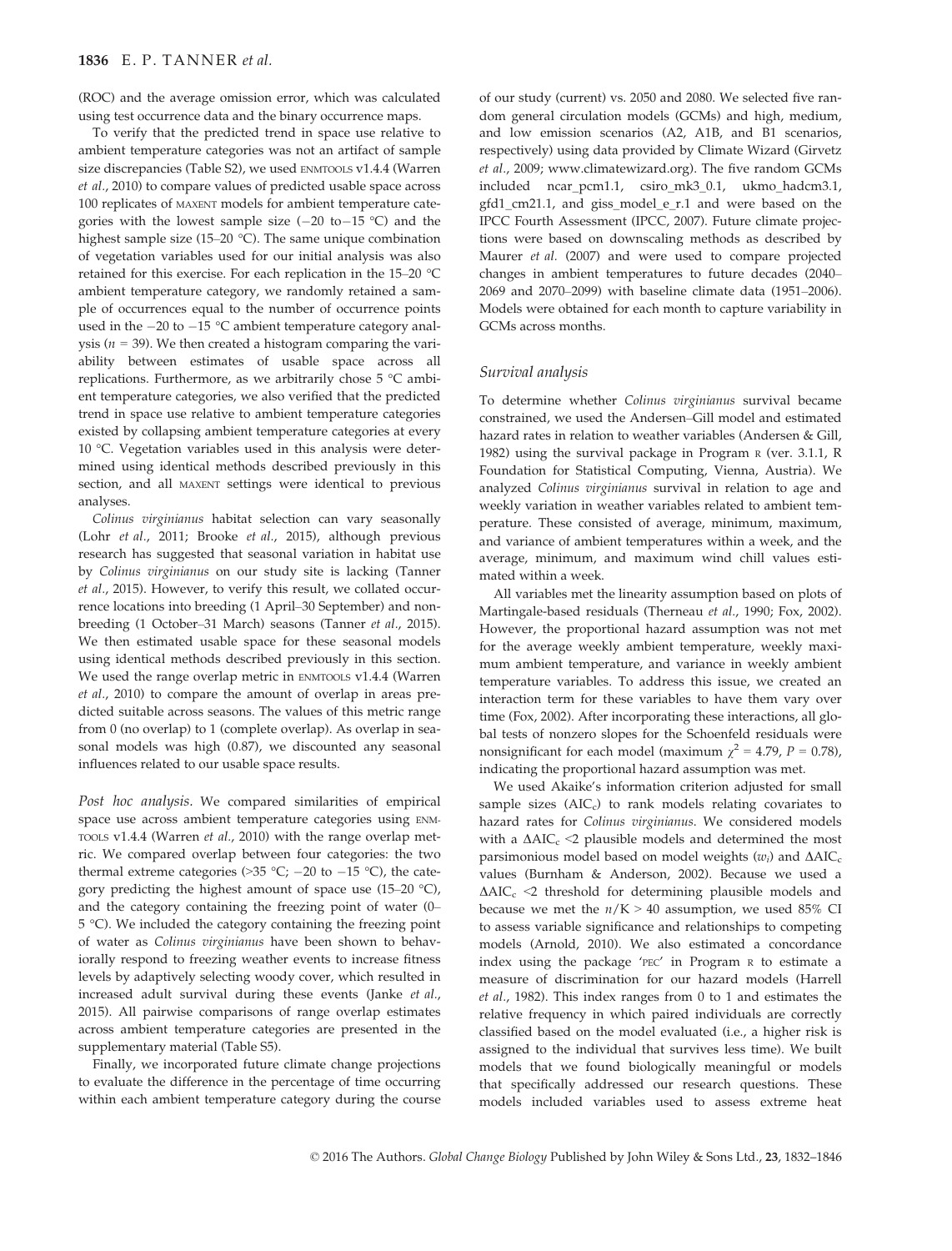(average and maximum weekly ambient temperatures Guthery, 2000; Lusk et al., 2001), extreme cold (average and minimum weekly ambient temperatures; average, minimum, and maximum weekly windchill; Janke et al., 2015), and a global model. We also created a model (age) to test whether or not Colinus virginianus were more susceptible to weekly variation in weather based on being juveniles or adults. To illustrate trends in adult hazard rates related to the most significant parameter, we used the SMOOTHHR package in Program <sup>R</sup> (Meira-Machado et al., 2013). As this package requires a reference point to be specified, we used a biologically relevant reference point (Cadarso-Suárez et al., 2010) based on the variable being plotted.

# Results

## Space use

Using locations from 895 individual birds, we found that usable space significantly decreased during periods of extreme heat ( $>35$  °C) and cold events ( $<-15$  °C) when compared to intermediate ambient temperatures (Fig. 2). The least amount of usable space available as predicted through MAXENT (18.6%) was during the coldest ambient temperature category. The maximum amount of usable space was estimated within the 15– 20 °C ambient temperature category, with a total of 57.1% of the landscape predicted as usable (Fig. 2). This same trend existed when ambient temperature categories were collapsed into 10 °C ambient temperature categories (Fig. S1). Although the two extreme ambient temperature categories were associated with the highest AUC values, these two categories also had the highest test omission values. Overall, all AUC values indicated useful model predictions across ambient temperature categories (test AUC range: 0.73–0.84; Swets, 1988), while test omission values also indicated good performance for most models (test omission range: 0.11–0.19). Only the  $-20$  to  $-15$  °C and  $>35$  °C ambient temperature categories had test omission >0.20 (0.25 and 0.29, respectively), suggesting higher uncertainty for these two models.

There was little support for any effect of seasonality on our space use analysis, in which the overlap analysis suggested that nonbreeding and breeding season ranges overlapped by 0.87. Furthermore, we were able to verify that differential space use across ambient temperature categories was related to ambient temperature and not occurrence sample size. When adjusted for sample size, the range in predicted usable space for Colinus virginianus in the ambient temperature category with the largest sample size (15–20 °C) never overlapped with the range in predicted usable space for the ambient temperature category with the smallest sample size  $\leftlt -15 \text{ °C}$ ; Fig. S2).



Fig. 2 Evidence of multiple ecological constraints during an extreme climatic event [ambient temperatures <-15 °C (outlined by red box)] as indicated by the percent usable space  $(\pm 1)$ standard error) for Colinus virginianus across an ambient temperature gradient (°C) as determined through MAXENT and estimated  $\log$  hazard ratios<sup>1</sup> based on the top Andersen–Gill proportional hazard model<sup>2,3</sup>. Data were collected during 2012– 2015 at Beaver River WMA, Beaver County, OK, USA. Vegetation data were analyzed at 30 m resolution. <sup>1</sup>Hazard ratios with larger negative values indicate a lower risk of experiencing mortality during the study. <sup>2</sup>The  $-20$  °C ambient temperature category was used as the biologically relevant reference point as this value had the highest hazard ratio based on our top model.  $3$ The hazard ratio curve is based on the minimum weekly ambient temperature variable, which had the highest predicted hazard ratio of all variable analyzed. Values >20 °C are not plotted because they did not exist during our study.

A spatially explicit illustration of space use trends indicates dissimilarities in usable space during the extreme ambient temperature events (blue, red, and green areas in Fig. 3) when compared to overall estimated usable space across all ambient temperature categories (gray in Fig. 3). These variations in estimated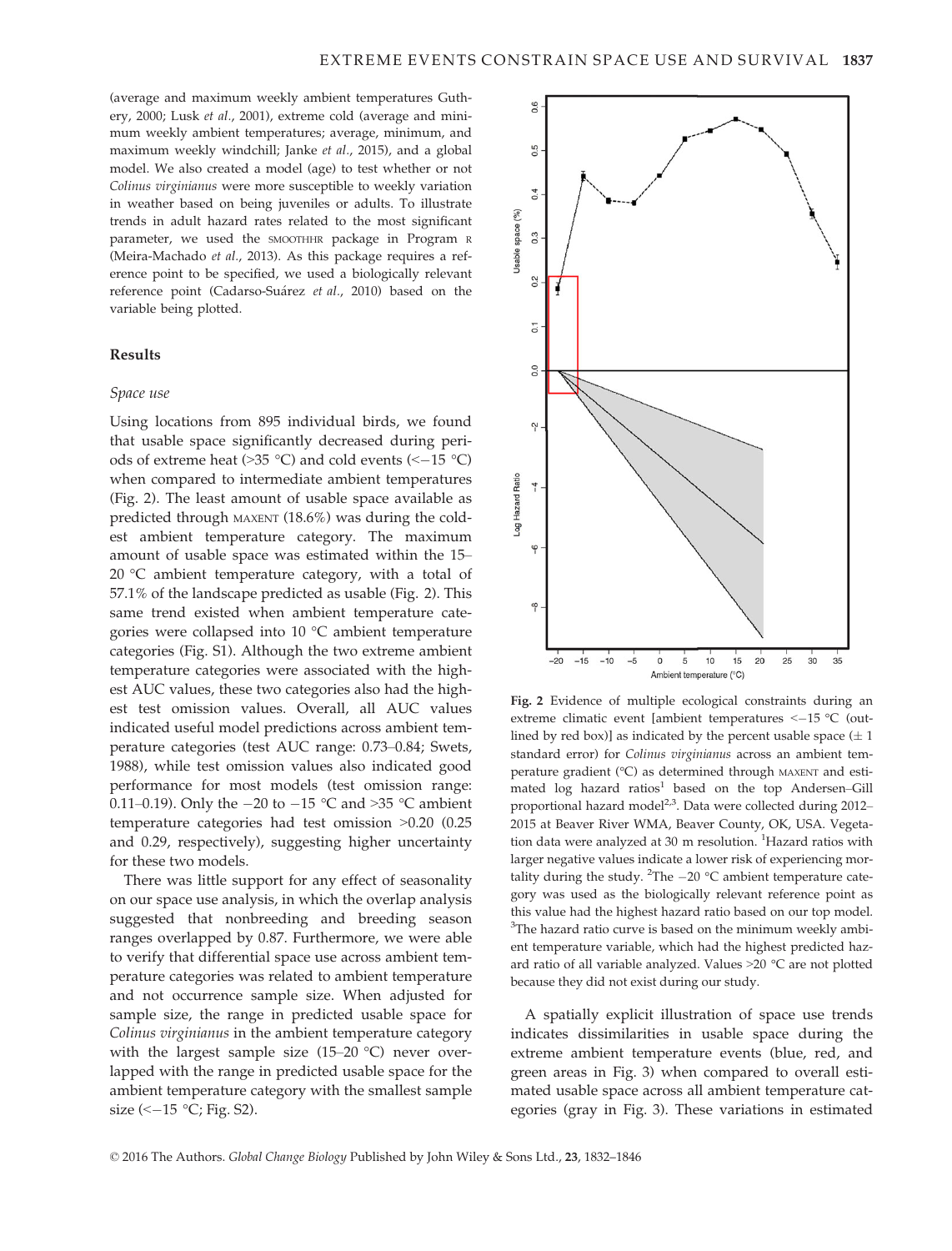

Fig. 3 Disparity in usable space for Colinus virginianus across high (>35 °C, shown in red), low (<-15 °C, shown in blue), and both high and low  $(35 \degree C \text{ and } \le -15 \degree C$ , shown in green) ambient temperature categories when compared to areas predicted usable (shown in gray) at any ambient temperature category. Observations were collected from 2012 to 2015 at Beaver River WMA, Beaver County, OK, USA. Data were analyzed using 30-m-resolution vegetation data using a MAXENT algorithm.

usable space suggest that during extreme and discrete events, areas that are considered usable during average conditions may no longer be usable. Range overlap values (Table 1) between our hottest and coldest ambient temperature categories indicate that the overlap of space usable to Colinus virginianus during these ambient temperatures events is not highly comparable (0.38 estimated overlap; Fig. 3). However, the highest ambient temperature category  $(>35 \degree C)$  and the lowest ambient temperature category  $(<-15 °C)$  both overlapped considerably with an intermediate ambient temperature category (0–5 °C) and the ambient temperature category with the highest predicted space use  $(15-20 \degree C;$ 0.76–0.89).

Projections in temporally explicit thermal conditions (the percent of time per month) occurring within each ambient temperature category show a distinct shift to

Table 1 Range overlap\* of discrete usable space for Colinus virginianus compared between four ambient temperature categories (°C) during 2012–2015 at Beaver River WMA, Beaver County, Oklahoma, USA. Discrete presence rasters were obtained from MAXENT (v3.3.3) using 30-m-resolution vegetation data. Range overlap was estimated through ENMTOOLS v1.4.4

| Ambient temperature<br>category (°C) | >35  | 15 to 20 |      | 0 to 5 $-20$ to $-15$ |
|--------------------------------------|------|----------|------|-----------------------|
| >35                                  | 1.00 | 0.88     | 0.76 | 0.38                  |
| 15 to 20                             | 0.88 | 1.00     | 0.88 | 0.87                  |
| $0$ to 5                             | 0.76 | 0.88     | 1.00 | 0.89                  |
| $-20$ to $-15$                       | 0.38 | 0.87     | 0.89 | 1.00                  |

\*Range overlap values are estimated from 0 to 1 in which 0 represents no overlap and 1 represents complete range overlap.

hotter ambient temperature categories (Fig. 4a–f) based on future climate model predictions. However, an increase in the percent of time occurring within the hottest ambient temperature category (>35 °C) is most evident beginning in May and continuing through October. Moreover, the magnitude of this increase is much greater during July–August (Fig. 4d), in which ambient temperatures that are >10 °C higher than the hottest ambient temperatures during May–June (Fig. 4c) are expected to occur. The future predicted percent of time occurring during the coldest ambient temperature category  $(<-15 °C)$  does not reflect any major increases when compared to the hottest ambient temperature category. These data represent predictions from five random GCMs within the 2080 A2 (high emissions) scenario for simplicity. Data indicating potential changes across the remaining five scenarios (2050 A2, A1B, B1; 2080 A1B and B1) are presented in the supplementary material (Figs S1–S5).

## Survival

The most influential variable on survival of the 895 individuals was weekly minimum ambient temperature [hazard ratio (HR) =  $0.87$ ,  $85\%$  CI =  $0.82$  to 0.92,  $P < 0.001$ , suggesting that Colinus virginianus survival was constrained during periods of extreme cold ambient temperatures. The top model for survival was the global model (Table 2), which carried the majority of the weight in our modeling framework (0.94). Other significant variables in this model included the variance in the weekly ambient temperatures (HR  $= 0.97$ , 85%  $CI = 0.96-0.98$ ,  $P < 0.001$ ), weekly average windchill  $(HR = 1.10, 85\% \text{ CI} = 1.04{\text -}1.16, P = 0.01)$ , and weekly minimum windchill  $(HR = 0.94, 85\% \text{ CI} = 0.91{\text -}0.98,$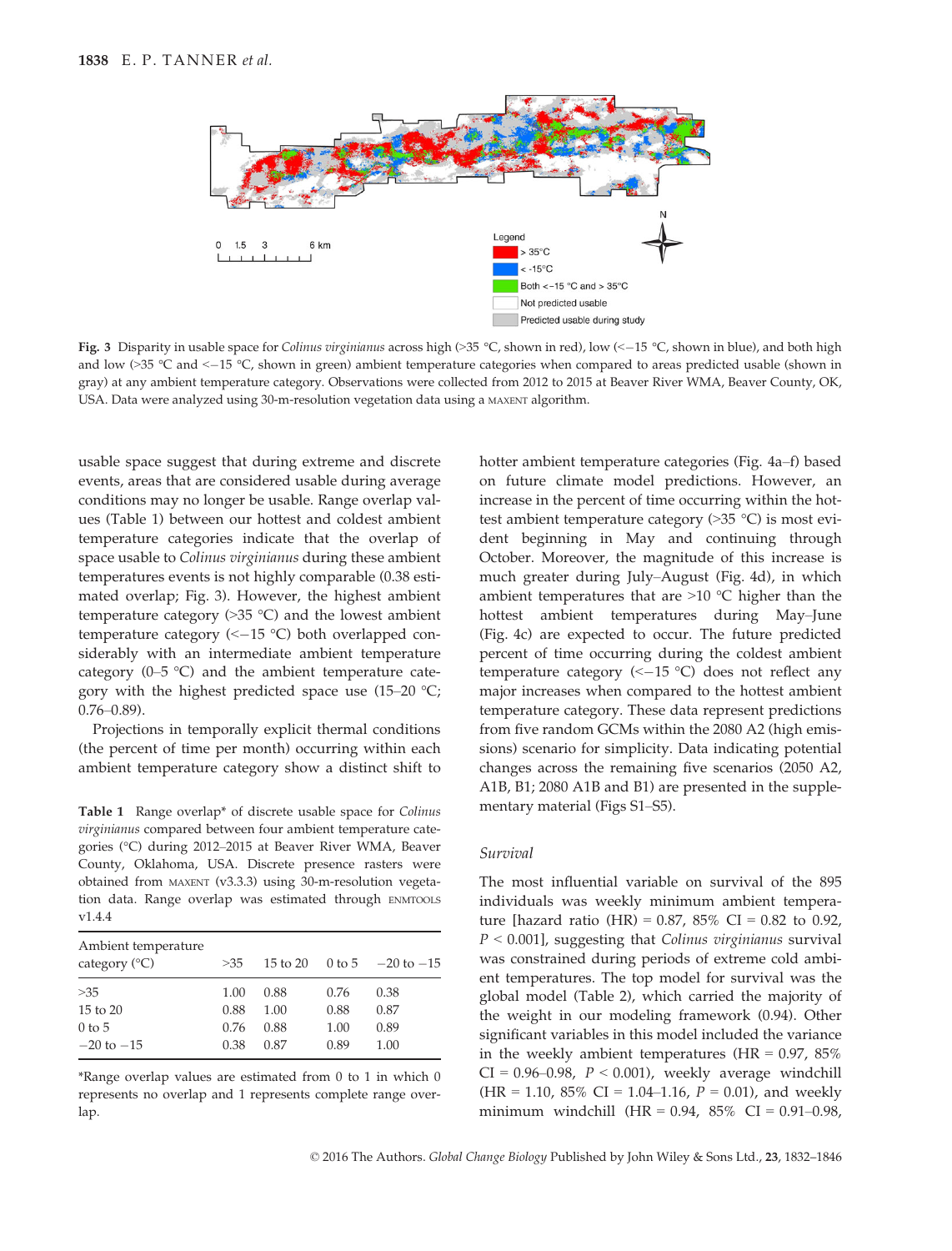

Fig. 4 Percent time (min month<sup>-1</sup>) occurring within ambient temperature categories (°C) during 2012–2015 (black line) compared to future climate conditions at Beaver River WMA, Beaver County, OK, USA. Ambient temperatures were recorded every five minutes at a local weather station. Climate projections<sup>1</sup> are based on five general circulation models<sup>2</sup> under a high emission scenario (A2) and projected to the year 2080. Data are presented for: January–February (a), March–April (b), May–June (c), July–August (d), September–October (e), and November–December (f). <sup>1</sup>Climate data obtained on June 20, 2016, from [www.climatewizard.org](http://www.climatewizard.org). <sup>2</sup>General circulation models are represented as: ncar\_pcm1.1 (orange dashed line), csiro\_mk3\_0.1 (green dashed line), ukmo\_hadcm3.1 (red dashed line), gfd1\_cm21.1 (blue dashed line), and giss\_model\_e\_r.1 (gray dashed line). All models are from the IPCC Fourth Assessment (IPCC, 2007).

 $P = 0.04$ ). The hazard ratio for weekly minimum ambient temperature indicated that relative to every unit increase in the minimum ambient temperature during the week, individuals were 13% less likely to experience mortality. For instance, individuals exposed to ambient temperatures of  $-20$  °C were 13% more likely to experience mortality than if the same individuals were exposed to  $-19$  °C. This trend indicated that individuals were exposed to the highest hazard rates when ambient temperatures were  $\le -15$  °C (Fig. 2; range of minimum ambient temperatures:  $-20$  to 20.6 °C). Similarly, relative to every unit increase in variance of weekly ambient temperatures, individuals were 3% less likely to experience mortality, and were also 6% less likely to experience mortality relative to every unit increase in weekly minimum windchill values. Conversely, individuals were 10% more likely to experience mortality relative to every unit increase in weekly average windchill values. The global model was the most parsimonious, with the second best competing model (weekly maximum ambient temperature + weekly minimum ambient temperature) having a  $\Delta$ 7.99.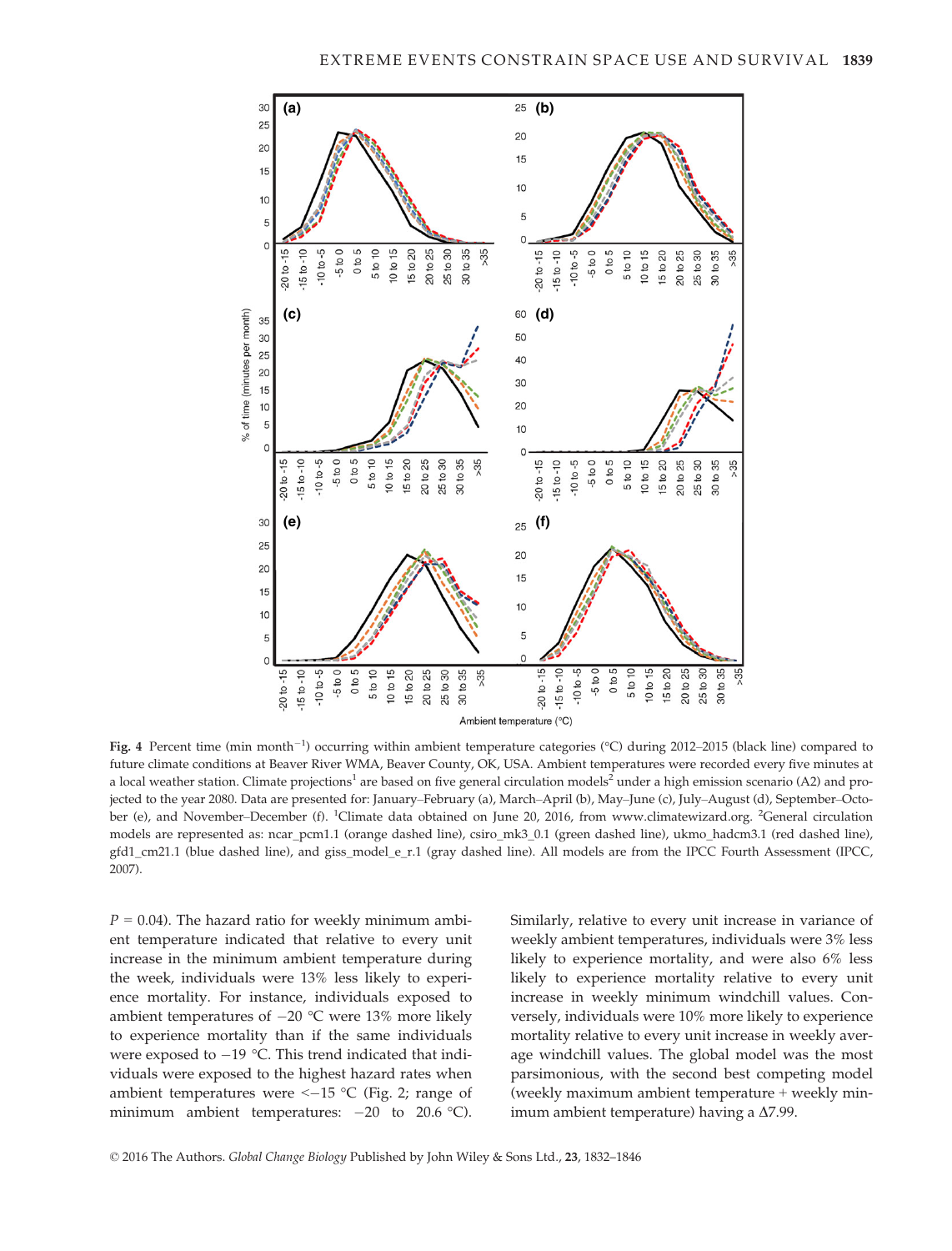| Model*                  | $K^{\dagger}$  | $AIC_c$ | $\triangle AIC_c$ | $AIC_c$ weight | Cumulative<br>weight | Model<br>likelihood | Concordance<br>$index^{\ddagger}$ |
|-------------------------|----------------|---------|-------------------|----------------|----------------------|---------------------|-----------------------------------|
|                         |                |         |                   |                |                      |                     |                                   |
| Global                  | 9              | 2994.00 | 0.00              | 0.94           | 0.94                 | $-1488.99$          | 0.57                              |
| $t$ max + $t$ min       | 3              | 3001.99 | 7.99              | 0.02           | 0.96                 | $-1498.99$          | 0.52                              |
| $t$ max $\times$ tmin   | $\overline{4}$ | 3002.40 | 8.41              | 0.01           | 0.97                 | $-1498.20$          | 0.53                              |
| tmin                    | 2              | 3002.86 | 8.86              | 0.01           | 0.98                 | $-1500.43$          | 0.43                              |
| tavg                    | 3              | 3003.96 | 9.97              | 0.01           | 0.99                 | $-1499.98$          | 0.53                              |
| $t$ max $\times$ time   | 3              | 3004.31 | 10.31             | 0.01           | 0.99                 | $-1500.16$          | 0.43                              |
| $tmin + wchillmin$      | 3              | 3004.51 | 10.51             | 0.00           | 1.00                 | $-1500.25$          | 0.43                              |
| Age                     | $\overline{2}$ | 3008.80 | 14.80             | 0.00           | 1.00                 | $-1503.40$          | 0.51                              |
| wchillmin               | 2              | 3009.24 | 15.24             | 0.00           | 1.00                 | $-1503.62$          | 0.42                              |
| Null                    |                | 3009.83 | 15.83             | 0.00           | 1.00                 | $-1504.91$          | $\qquad \qquad$                   |
| tvariance $\times$ time | 3              | 3010.20 | 16.20             | 0.00           | 1.00                 | $-1503.10$          | 0.44                              |
| wchillavg               | $\overline{2}$ | 3011.10 | 17.10             | 0.00           | 1.00                 | $-1504.55$          | 0.36                              |
| wchillmax               | $\overline{2}$ | 3011.28 | 17.28             | 0.00           | 1.00                 | $-1504.64$          | 0.45                              |

Table 2 Model selection of Andersen–Gill hazard models for Colinus virginianus survival from 1 April 1, 2012, to March 31, 2015, at Beaver River WMA, Beaver County, Oklahoma, USA

\*Variables in models are as followed: tmin, tmax, tavg, and tvariance are the minimum, maximum, average, and variance of weekly ambient temperatures; wchillmin, wchillmax, and wchillavg are the minimum, maximum, and average windchill values; age is either juvenile or adult. The global model includes additive effects of all variables included in our analysis. † Number of parameters in model.

‡ The concordance index is a measure of discrimination for survival models. It is an estimate of the relative frequency that paired individuals correctly receive a higher predicted risk when surviving a shorter period during the study and ranges from 0 to 1, with one being the greatest value.

# Discussion

We found that space use of Colinus virginianus on the landscape was constrained during discrete and extreme temperature events when compared to more moderate thermal conditions. Specifically, space use was most limited during extreme periods of cold. Further, we found that these discrete cold temperature events negatively influenced survival, and compounding effects of limited space use coupled with decreased survival lead to ecological constraints during these periods. Similar to cold periods, we found constrained space use during hot periods although survival was not affected in our data. Despite the lack of survival effects from heat events in our data, the implications of space loss related to extreme heat events may become more important than space loss related to cold events, at least within the southern Great Plains, based on future climate projections (Carroll et al., 2016). Furthermore, range overlap analysis suggests that there was a dissimilarity between space use during periods of extreme heat vs. extreme cold. This suggests heterogeneity of vegetation composition, and structure may alleviate stress from environmental conditions by creating heterogeneous thermal conditions that allow for individuals to behaviorally moderate the conditions they experience and seek refugia (Hovick et al., 2014; Carroll et al.,

2015a). The implications of these findings are that analysis of space use or habitat selection averaged across years or seasons will not appropriately identify the most critical habitat elements required for population persistence through variable environmental conditions. This has been demonstrated in limited instances with both endotherms (Carroll et al., 2015a) and ectotherms (Angilletta et al., 2009) in which individuals selected for areas that were representative of  $~1\%$  of the landscape or  $~1\%$  of their home ranges during discrete life-history stages, respectively. In both cases, these selected areas had unique thermal conditions relative to the surrounding landscape. Failure to account for the impacts of discrete and finescale ECEs can limit our ability to identify factors affecting populations.

Progress in research continues to illustrate the importance of landscape patterns on habitat selection in response to changes in the thermal environment (Sears et al., 2011; Hovick et al., 2014; Melin et al., 2014; Carroll et al., 2015a). Heterogeneity of vegetation, topography, and/or geology can alter the thermal environment and create microclimates (Chen et al., 1999; Begon et al., 2006; Sears et al., 2011) that allow individuals to thermoregulate (Kearney et al., 2009; Sears et al., 2011; Briscoe et al., 2014). The distribution of thermal refugia available to organisms during times of thermal stress influences their activity patterns (Grubb, 1978) and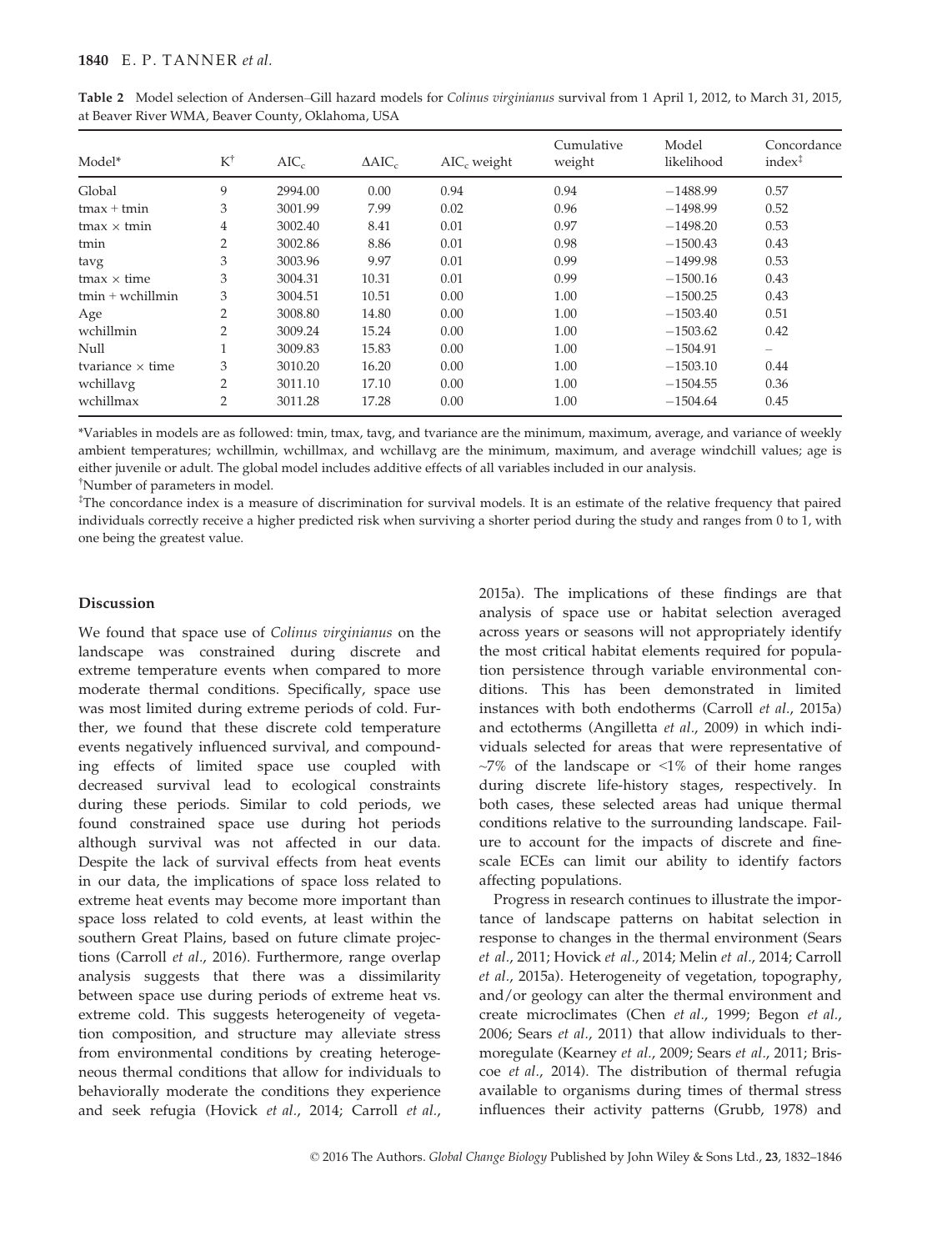ability to behaviorally thermoregulate (Huey & Slatkin, 1976; Sears et al., 2011). This suggests that available habitat is variable depending on weather conditions and that future climate shifts will potentially create novel conditions for these organisms.

Our data suggest that, based on observed Colinus virginianus space use, the distribution of thermal refuge areas may be more limiting during extreme ambient temperature events, as usable space was predicted to significantly decrease during times of extreme heat and cold (Fig. 3; Table 1). This concept has been suggested as a key question for future ECE research (Bailey & van de Pol, 2016), and our results show empirical evidence that the selective landscape can change and be reduced (maximum reduction of the selective landscape: ~67%; Fig. 2) during extreme thermal conditions. Groundnesting avifauna have been shown to be more susceptible to stress compared to other avifauna during periods of extreme heat (Albright et al., 2010), and are known to behaviorally moderate thermal conditions that they experience during different life-history stages (Hovick et al., 2014; Carroll et al., 2015a,b) by exhibiting unique patterns of space use (Forrester et al., 1998; Guthery et al., 2005; Martin et al., 2015). This behavior has also been shown to occur when decoupled from the potential influence of predation risk (Hiller & Guthery, 2005). Furthermore, avifauna may have behavioral or physiological traits that help with thermoregulation and fitness during periods of extreme cold (Swanson, 2010; Carr & Lima, 2014), which could result in variable space use during these temperature events as a result of species' specific traits (Lima, 1990; Carrascal et al., 2001). For example, Colinus virginianus have been shown to select woody cover during snow events to increase survival (Janke et al., 2015). Thus, the process of fine-scale selection of microclimates to improve individual fitness during ECEs must be considered beyond the scope of predator avoidance. Under moderate ambient temperatures that fall within an organism's thermal tolerance, we would expect space use decisions to be made primarily based on other factors such as food availability and predator avoidance. But when an organism experiences extreme environmental conditions, food and predation risk may become secondary considerations toward survival. This places obvious selection pressure on populations and species.

Beyond variability in space use, our data suggest that demographic (i.e., vital rates) variability can be influenced by small-scale changes in environmental conditions. We found a nearly twofold increase in Colinus virginianus hazard ratios within a 10 °C increase in weekly minimum ambient temperatures during our study (Fig. 2). Although severe winters have been

attributed to decreased demographic rates in avifauna (Moynahan et al., 2006; Sanz-Aguilar et al., 2012), we show that ecological constraints can occur due to even discrete weather events and can limit the space use or vital rates of organisms. Our results also indicated that increased variability in weekly ambient temperatures decreased the chance of mortality for Colinus virginianus. Although this may be counterintuitive, this relationship could be related to shifts in weekly ambient temperatures away from critical thermal levels. For example, when considering thermal performance curves (Huey, 1982), low variability in weekly ambient temperatures could be detrimental to survival if ambient temperatures stabilize near the critical thermal maximum or minimum level for a species. This positive response with increased variability in weekly temperatures could have important implications for Colinus virginianus adapting to future climate conditions as temperature variability is predicted to increase, which in turn will increase the probability of extreme high temperature events throughout midlatitudinal regions globally (Meehl et al., 2000; Meehl & Tebaldi, 2004; Boer, 2009).

Evidence of extreme environmental perturbations has long been understood as an influential force on the demographic rates of organisms (Finlayson, 1932; Welbergen et al., 2008), yet recent discussions have illustrated that this knowledge is often limited to dramatic discrete (i.e., cyclones, extreme winters) or long-term (i.e., drought) events (Maron et al., 2015). We suggest that demographic rates can be constrained at finer temporal scales during extreme conditions, such as the fluctuation in ambient temperatures to the upper and lower tails of the annual distribution. Such changes in ambient temperatures at daily or weekly intervals can lead to a negative biological response (Fig. 1), even though the temperatures are within the normal distribution of climatic variability (Smith, 2011). These ecological constraints related to temporally explicit weather events will become increasingly important for the conservation of organisms as variability and occurrence of extreme events in future decades are predicted to increase (Meehl et al., 2000; Meehl & Tebaldi, 2004). However, depending on the resolution of monitoring and analysis of survival data, discrete events might not be identified which could lead to erroneous conclusions on the importance of various habitat components in mitigating such events.

Although extreme cold ambient temperatures were more important to survival during the course of our study, these results should not preclude an understanding in the importance of extreme heat when it comes to the impacts of ECEs. For example, both Hovick et al. (2014) and Carroll et al. (2015a,b) illustrate how extreme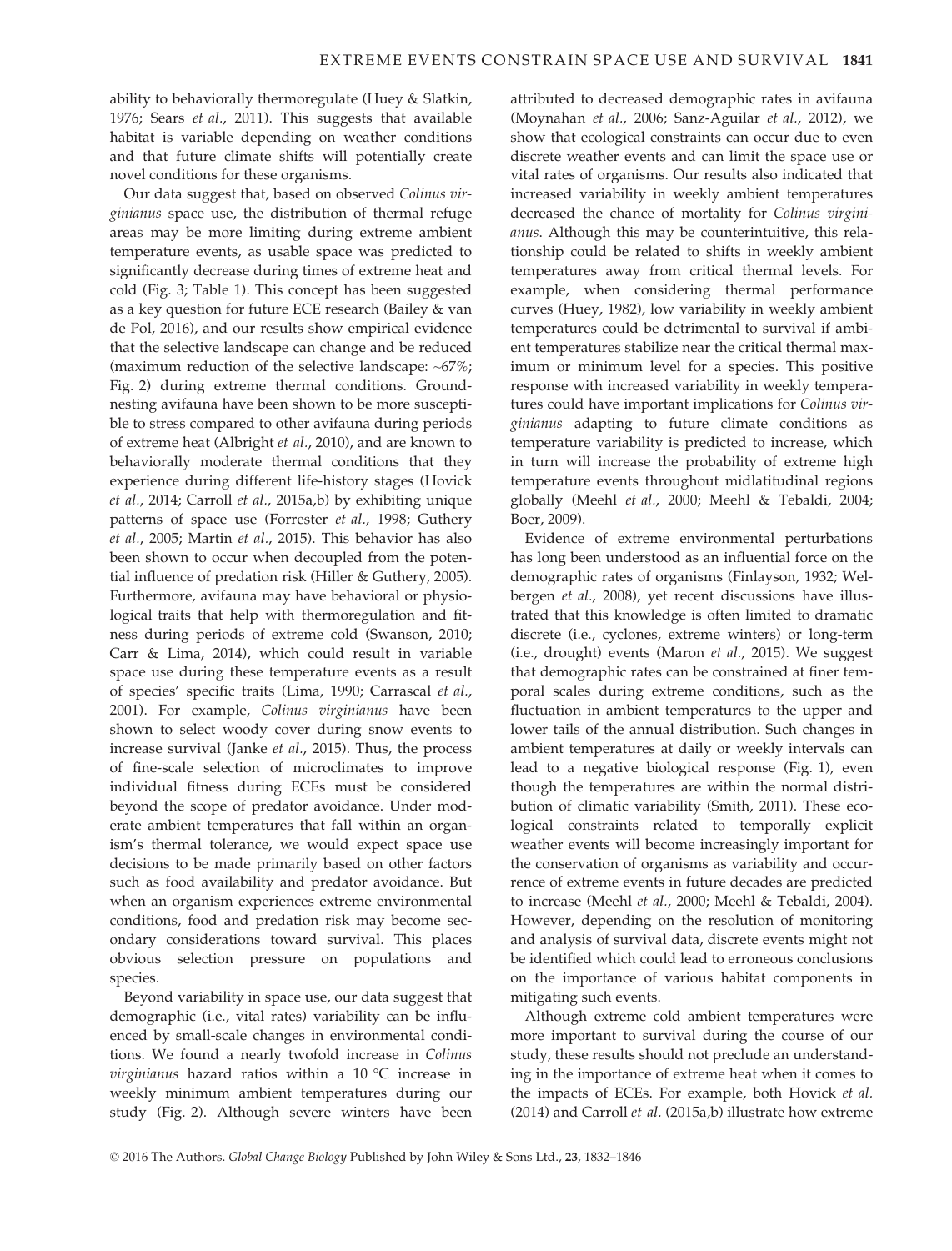heat can influence space use of ground-nesting avifauna during the breeding season. These extreme heat events will likely become more important to survival of nonbreeding individuals within the context of future climate change (McKechnie & Wolf, 2010). Our study site is predicted to have a four times greater frequency in periods with ambient temperatures >35 °C based on our results from the GCM with the greatest predicted increase in ambient temperatures (Fig. 4d). Similar trends are predicted for nearby rangelands, in which operative temperatures of  $>50$  °C are uniformly predicted to occur across the landscape (Carroll et al., 2016). Behavioral adaptations such as selection of finescale microclimates can be crucial in buffering organisms against environmental extremes (Scheffers et al., 2014) and such adaptations may have precluded any relationship with adult survival and extreme heat events in our study. Variation in operative temperatures within similar systems can be as great as 40 °C under the same ambient temperature across the landscape (Carroll *et al.*, 2015a,b). This suggests that thermal conditions available to individuals across a landscape are highly variable during periods of high ambient temperatures and that microclimates may be playing an important role in buffering thermal stress and providing refugia. Furthermore, decreases in survival associated with extreme cold events may have been related to decreased food availability. These periods of extreme cold coincide with an increased need for food to maintain metabolic rates (Elkins, 2004), yet food availability is most limiting during the late winter period for Colinus virginianus (Errington, 1939). Conversely, a shift in diets (arthropods and seeds) during the summer (Stoddard, 1931) could have precluded decreases in survival related to extreme heat events, as food resources are typically more abundant during this period when compared to the winter period.

Model complexity and variable selection can affect MAXENT performance during the model building process (Warren & Seifert, 2011). Model complexity was a concern when incorporating FRAGSTATS metrics and vegetation variables into our MAXENT modeling approach, as the number of variables that could be included can easily exceed 100 unique variables (Lustig et al., 2015). However, we used previous published literature and detailed knowledge of Colinus virginianus ecology to help narrow the breadth of variables to decrease our model complexity. There may have inevitably been variables that could have contributed better to our models; however even with our a priori, correlated reduction (Dormann et al., 2013) and variable contribution approach, all of our models gave reasonable predictions based on AUC values (Swets, 1988) and test omission errors. Only our two thermal extreme categories had test omission errors >0.20 (0.25 and 0.29); however, these models also had the highest AUC values and still performed with reasonable predictions of space use.

A consideration regarding the results of our study is how long-term drought may have influenced the response of Colinus virginianus to thermal extremes. As mentioned before, at no time during the study was our study area out of drought conditions. Colinus virginianus have been shown to decrease in abundance (Bridges et al., 2001) and may have lower vital rates during periods of drought when vegetation cover and food availability are potentially limited (Hernández et al., 2005; Rader et al., 2007). Prolonged drought conditions can influence individual's fitness levels which can cause long-term population declines (Cruz-McDonnell & Wolf, 2016). Although some species may moderate their behavior and space use in response to drought conditions to buffer negative impacts on fitness levels, these behavioral responses may not be enough to maintain population persistence (Gibson et al., 2016). Projected increases in ambient temperatures coupled with increased frequency and intensity in drought conditions (Cook et al., 2015) will likely lead to significant declines in many avifaunal species because of increased water requirements (McKechnie & Wolf, 2010). Although we do not discredit that long-term drought on our study site may have influenced the population of Colinus virginianus, our research was focused on the effects of short-term weather rather than long-term events such as drought or changes in climate. Furthermore, our focus on short events may have precluded any detection of lag effects of ECEs on Colinus virginianus. Lag effects can have important implications on how populations respond to ECEs across the annual cycle (Harrison et al., 2011) and have been shown to exist in other Galliformes (Anthony & Willis, 2009; Blomberg et al., 2014). Our survival analysis, which was focused on weekly responses to thermal conditions, would not have detected longterm lag effects in the population. However, if Colinus virginianus were responding at the temporal scale of a week with regard to these ambient temperature events (which ranged from 0.08 to 12.8 h in length), our analysis would have accounted for these responses. Inherently our survival results are likely a best case scenario, and survival responses to long-term extreme events could be greater than the relationships we present here (Dunbar et al., 2009). Yet, accounting for longer time lags from chronic stress would inherently mask the discrete and acute responses we tested for. We argue that given future predictions on climate change (Kjellström et al., 2007), these acute effects will be more likely to occur for many organisms.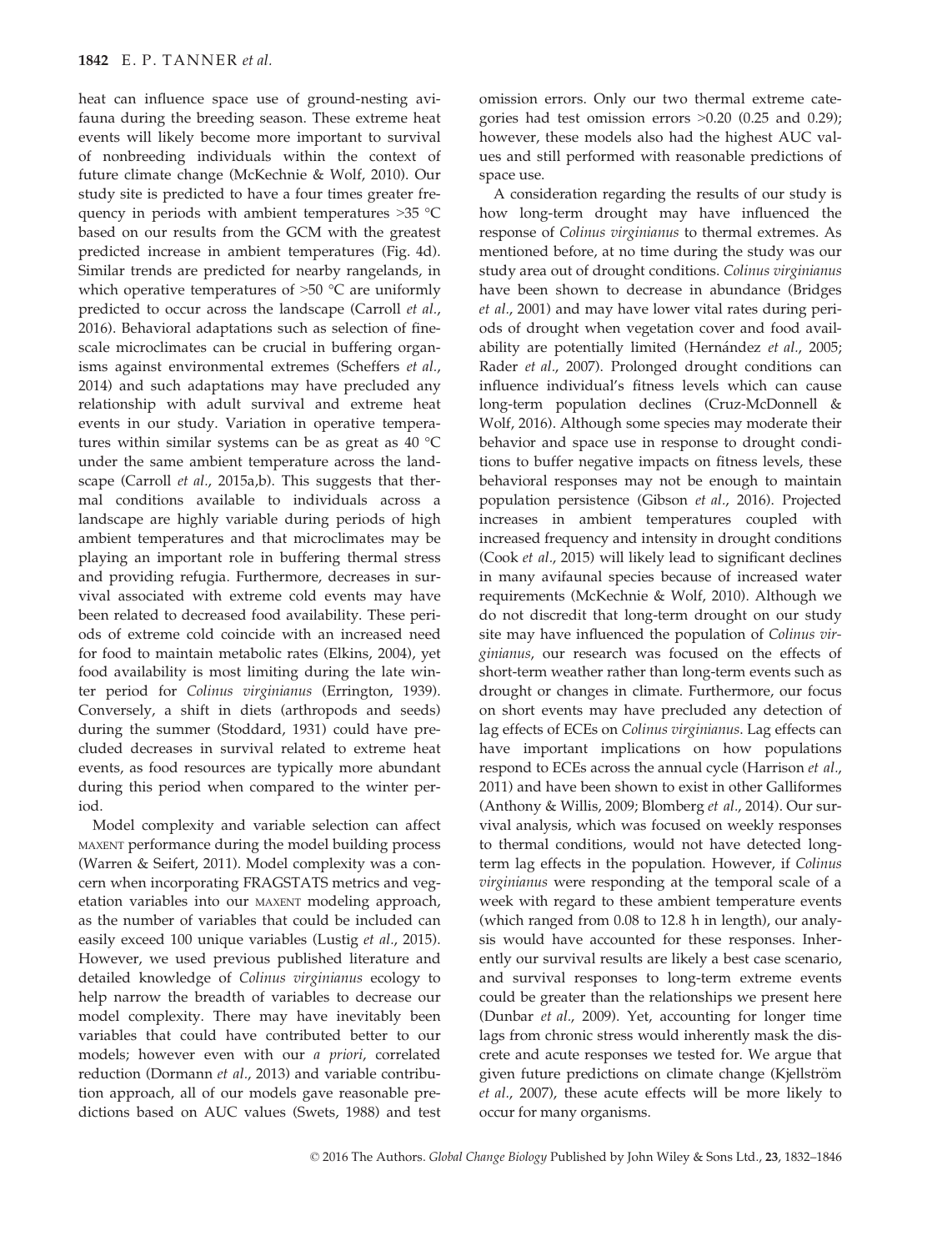Disparity in the range overlap value between our hottest and coldest ambient temperature categories (0.38) helps emphasize the importance of heterogeneity in vegetation to facilitate tolerance of extreme thermal conditions. Furthermore, the greater range overlap values of the intermediate ambient temperature categories (range: 0.76–0.89) indicate that these areas potentially act as 'thermally neutral' areas when birds are not thermally stressed. However, our data suggest that under periods of potential thermal stress, space use of organisms can be restricted idiosyncratically at either ends of a temperature gradient. This illustrates that cover should not be viewed as a stable or stagnant component of an organism's habitat and that the variance in space use related to environmental gradients should not be ignored. Instead, our perception of habitat for each species should account for the spatiotemporal variation in behavioral patterns and how these patterns are likely to change in the future.

We argue that traditional methods of assessing space use and survival across averaged conditions and/or resources (e.g., season, year) are likely not adequate particularly given the nonequilibrium nature of these systems, and that the variability within these systems is important for species persistence. For example, ambient temperatures within the coldest (<-15 °C) and hottest (>35 °C) categories occurred 1% and 3.7% of the time during our study, respectively (Fig. 4). This was associated with persistent events with thermal extreme conditions lasting for a maximum of 12.8 hours and 11.6 hours for the coldest and hottest ambient temperature categories, respectively. However, it was these discrete events that constrained space use and/or survival. An increased emphasis on viewing cover for thermal refugia should be considered within the context of both weather variability and global climate change. Ambient temperatures within and beyond the hottest thermal category are predicted to become more common within much of the world. Furthermore, there is uncertainty in predictions of daily temperature extremes based on climate change models (Kjellström et al., 2007). Daily maximum temperatures are typically underestimated and daily minimum temperatures are overestimated (Kjellström et al., 2007), and more profound changes in future daily extremes will likely have important implications on the prevalence of ecological constraints if species are unable to adapt.

### Acknowledgements

Funding was provided by the Pittman-Robertson Federal Aid to Wildlife Restoration Act under project W-161-R

(F11AF00069) of the Oklahoma Department of Wildlife Conservation and Oklahoma State University, administered through the Oklahoma Cooperative Fish and Wildlife Research Unit (Oklahoma Department of Wildlife Conservation, Oklahoma State University, US Geological Survey, US Fish and Wildlife Service, and the Wildlife Management Institute cooperating). Furthermore, this material is based on work supported by the National Science Foundation under Grant No. OIA-1301789. Additional support was provided by the Oklahoma Agricultural Experiment Station at Oklahoma State University and the Bollenbach Endowment. We thank W. R. Storer (ODWC), J. M. Carroll, and our field technicians for their logistical support during our field research. We also thank M. Papes and A. M. Tanner for discussions and input during various stages of this research. Finally, we are very thankful to four anonymous reviewers and the associate editor for valuable comments that greatly improved the manuscript.

### References

- Albright TP, Pidgeon AM, Rittenhouse CD et al. (2010) Effects of drought on avian community structure. Global Change Biology, 16, 2158–2170.
- Andersen PK, Gill RD (1982) Cox's regression model for counting processes: a large sample study. Annals of Statistics, 10, 1100–1120.
- Angilletta MJ, Sears MW, Pringle RM (2009) Spatial dynamics of nesting behavior: lizards shift microhabitats to construct nests with beneficial thermal properties. Ecology, 90, 2933–2939.
- Anthony RG, Willis MJ (2009) Survival rates of female greater sage-grouse in autumn and winter in southeastern Oregon. Journal of Wildlife Management, 73, 538–545.
- Araújo CB, Marcondes-Machado LO, Costa GC (2014) The importance of biotic interactions in species distribution models: a test of the Eltonian noise hypothesis using parrots. Journal of Biogeography, 41, 513–523.
- Arnold TW (2010) Uninformative parameters and model selection using Akaike's Information Criterion. Journal Wildlife Management, 74, 1175–1178.
- Baasch DM, Tyre AJ, Millspaugh JJ, Hygnstrom SE, Vercauteren KC (2010) An evaluation of three statistical methods used to model resource selection. Ecological Modelling, 221, 565–574.
- Bahn V, McGill BJ (2012) Testing the predictive performance of distribution models. Oikos, 122, 321–331.
- Bailey L, van de Pol M (2016) Tackling extremes: challenges for ecological and evolutionary research on extreme climatic events. Journal of Animal Ecology, 85, 85–96.
- Beerens JM, Frederick PC, Noonburg EG, Gawlik DE (2015) Determining habitat quality for species that demonstrate dynamic habitat selection. Ecology and Evolution, 5, 5685–5697.
- Begon M, Townsend CR, Harper JL (2006) Ecology: From Individuals to Ecosystems (4th edn). Blackwell, Malden, MA, USA.
- Bestion E, Clobert J, Cote J (2015) Dispersal response to climate change: scaling down to intraspecific variation. Ecology Letters, 18, 1226–1233.
- Block WM, Brennan LA (1993) The habitat concept in ornithology: theory and applications. Current Ornithology, 11, 35–91.
- Blomberg EJ, Sedinger JS, Gibson D, Coates PS, Casazza ML (2014) Carryover effects and climatic conditions influence the postfledging survival of greater sage-grouse. Ecology and Evolution, 4, 4488–4499.
- Boer GJ (2009) Changes in interannual variability and decadal potential predictability under global warming. Journal of Climate, 22, 3098–3109.
- Bridges AS, Peterson MJ, Silvy NJ, Smeins FE, Wu XB (2001) Differential influence of weather on regional quail abundance in Texas. Journal of Wildlife Management, 65, 10–18.
- Briscoe NJ, Handasyde KA, Griffiths SR, Porter WP, Krockenberger A, Kearney MR (2014) Tree-hugging koalas demonstrate a novel thermoregulatory mechanism for arboreal mammals. Biology Letters, 10, 20140235.
- Brock FV, Crawford KC, Elliott RL, Cuperus GW, Stadler SJ, Johnson HL, Eilts MD (1995) The Oklahoma Mesonet, a technical overview. Journal of Atmospheric and Oceanic Technology, 12, 5–19.
- Brooke JM, Peters DC, Unger AM et al. (2015) Habitat manipulation influences northern bobwhite resource selection on a reclaimed surface mine. Journal of Wildlife Management, 79, 1264–1276.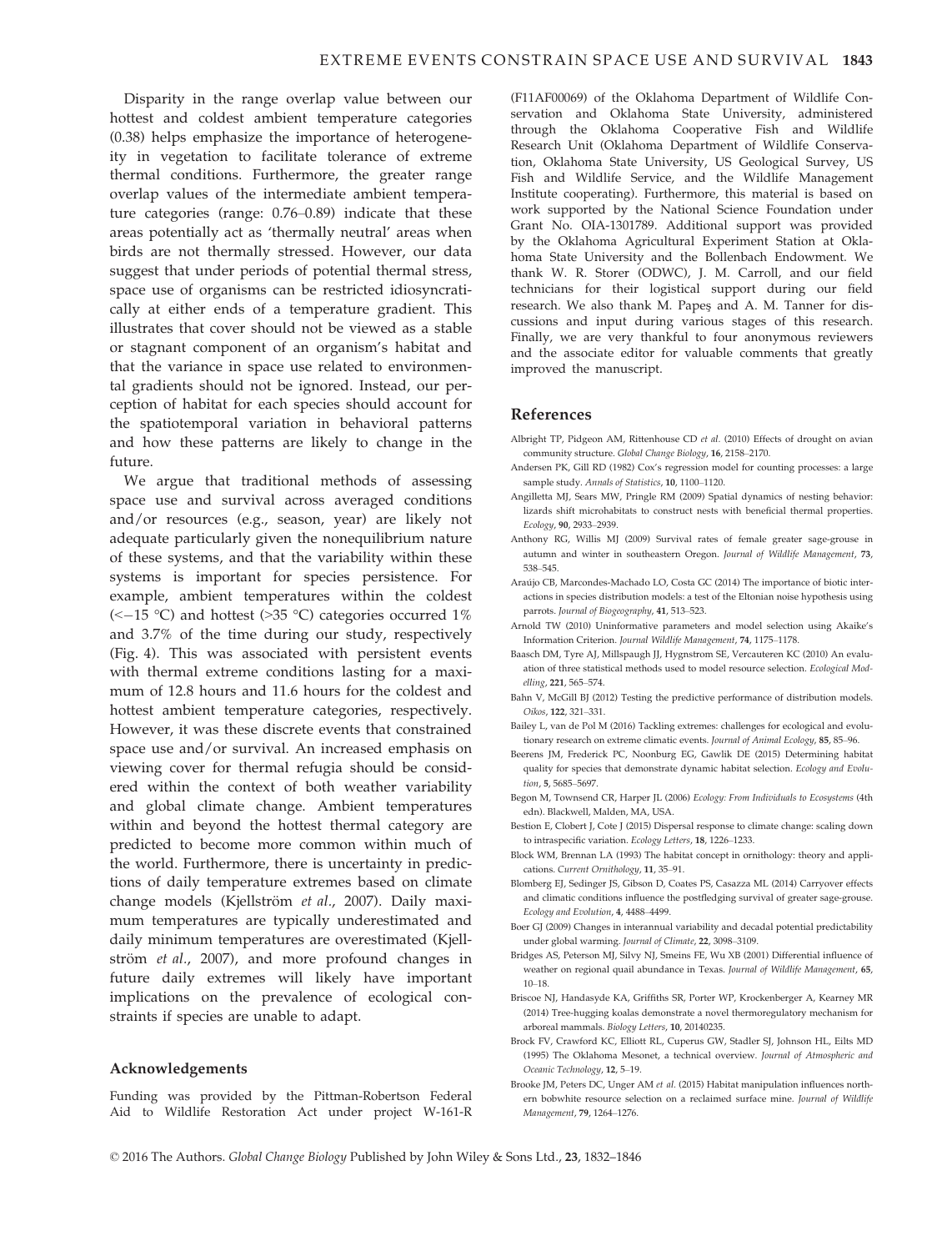#### 1844 E. P. TANNER et al.

- Brown CR, Brown MB (1998) Intense natural selection on body size and wing and tail asymmetry in cliff swallows during severe weather. Evolution, 52, 1461–1475.
- Burnham KP, Anderson DR (2002) Model Selection and Inference: A Practical Information-Theoretic Approach. Springer-Verlag, New York, NY, USA.
- Cadarso-Suárez C-S, Meira-Machado L, Kneib T, Gude F (2010) Flexible hazard ratio curves for continuous predictors in multi-state models: an application to breast cancer data. Statistical Modelling, 10, 291–314.
- Carr JM, Lima SL (2014) Wintering birds avoid warm sunshine: predation and the costs of foraging in sunlight. Oecologia, 174, 713–721.
- Carrascal LM, Díaz JD, Huertas DL, Mozetich I (2001) Behavioral thermoregulation by treecreepers: trade-off between saving energy and reducing crypsis. Ecology, 82, 1642–1654.
- Carroll JM, Davis CA, Elmore RD, Fuhlendorf SD, Thacker ET (2015a) Thermal patterns constrain diurnal behavior of a ground-dwelling bird. Ecosphere, 6,  $arf222$
- Carroll JM, Davis CA, Elmore RD, Fuhlendorf SD (2015b) A ground-nesting Galliform's response to thermal heterogeneity: implications for ground-dwelling birds. PLoS ONE, 10, e0143676.
- Carroll JM, Davis CA, Fuhlendorf SD, Elmore RD (2016) Landscape pattern is critical for the moderation of thermal extremes. Ecosphere, 7, e01403.
- Chen J, Saunders SC, Crow TR et al. (1999) Microclimate in forest ecosystem and landscape ecology. BioScience, 49, 288–297.
- Cook BI, Ault TR, Smerdon JE (2015) Unprecedented 21st century drought risk in the American Southwest and Central Plains. Science Advances, 1, e1400082.
- Cruz-McDonnell KK, Wolf BO (2016) Rapid warming and drought negatively impact population size and reproductive dynamics of avian predator in the arid southwest. Global Change Biology, 22, 237–253.
- Dormann CF, Elith J, Bacher S et al. (2013) Collinearity: a review of methods to deal with it and a simulation study evaluating their performance. Ecography, 36, 27–46.
- Dunbar RIM, Korstjens AH, Lehmann J (2009) Time as an ecological constraint. Biological Reviews, 84, 413–429.
- Easterling DR, Evans JL, Ya Groisman P, Kal TR, Kunkel KE, Ambenje P (2000) Observed variability and trends in extreme climate events: a brief review. Bulletin of the American Meteorological Society, 81, 417–425.
- Elith I. Phillips SI. Hastie T, Dudik M, Chee YE, Yates CJ (2011) A statistical explanation of MaxEnt for ecologists. Diversity and Distributions, 17, 43–57.
- Elkins N (2004) Weather and Bird Behavior. T and A. D. Poyser, London, UK.
- Errington PL (1939) The comparative ability of the bob-white and the ring-necked pheasant to withstand cold and hunger. The Wilson Bulletin, 51, 22–37.
- ESRI. (2011) ArcGIS Desktop: Release 10.2. Environmental Systems Research Institute, Redlands, CA, USA.
- Finlayson HH (1932) Heat in the interior of South Australia: holocaust of bird-life. South Australian Ornithologist, 11, 158–160.
- Foley DH, Rueda LM, Peterson AT, Wilkerson RC (2008) Potential distribution of two species in the medically important Anopheles minimus complex (Diptera: Culicidae). Journal of Medical Entomology, 45, 852–860.
- Forrester ND, Guthery FS, Kopp SD, Cohen WE (1998) Operative temperature reduces habitat space for northern bobwhites. Journal of Wildlife Management, 62, 1506–1511.
- Fox J (2002) Cox proportional-hazards regression for survival data. In: An R and S-Plus Companion to Applied Regression (ed. Fox J), pp. 1–312. Sage Publication Inc, Thousand Oaks, CA, USA.
- Frederiksen M, Daunt F, Harris MP, Wanless S (2008) The demographic impact of extreme events: stochastic weather drives survival and population dynamics in a long-lived seabird. Journal of Animal Ecology, 77, 1020–1029.
- Fuhlendorf SD, Woodward AJW, Leslie DM, Shackford JS (2002) Multi-scale effects of habitat loss and fragmentation on lesser prairie-chicken populations of the US Southern Great Plains. Landscape Ecology, 17, 617–628.
- Gibson D, Blomberg EJ, Atamian MT, Sedinger JS (2016) Weather, habitat composition, and female behavior interact to modify offspring survival in greater sagegrouse. Ecological Applications, 27, 168–181.
- Girvetz EH, Zganjar C, Raber GT, Maurer EP, Kareiva P, Lawler JJ (2009) Applied climate-change analysis: the Climate Wizard tool. PLoS ONE, 4, e8320.
- Grubb TC (1978) Winter-dependent foraging rates of wintering woodland birds. Auk, 95, 370–376.
- Guthery FS (2000) On Bobwhites. Texas A & M University Press, College Station, TX, USA.
- Guthery FS, Lusk JM, Synatzske DR, Gallagher J, DeMaso SJ, George RR, Peterson MJ (2002) Weather and age ratios of northern bobwhites in South Texas. Proceedings of the National Quail Symposium, 5, 99–105.
- Guthery FS, Rybak AR, Fuhlendorf SD, Hiller TL, Smith SG, Puckett WH Jr, Baker RA (2005) Aspects of thermal ecology of bobwhites in North Texas. Wildlife Monographs, 159, 1–36.
- Hampe A, Petit RJ (2005) Conserving biodiversity under climate change: the rear edge matters. Ecology Letters, 8, 461–467.
- Harrell FE, Califf RM, Pryor DB, Lee KL, Rosati RA (1982) Evaluating the yield of medical tests. Journal of the American Medical Association, 247, 2543–2546.
- Harrison XA, Blount JD, Inger R, Norris DR, Bearhop S (2011) Carry-over effects as drivers of fitness differences in animals. Journal of Animal Ecology, 80, 4–18.
- Hernandez PA, Graham CH, Master LL, Albert DL (2006) The effect of sample size and species characteristics on performance of different species distribution modeling methods. Ecography, 29, 773–785.
- Hernández F, Hernández F, Arredondo JA, Bryant FC, Brennan LA, Bingham RL (2005) Influence of precipitation on demographics of northern bobwhites in southern Texas. Wildlife Society Bulletin, 33, 1071–1079.
- Hern-andez F, Brennon LA, DeMaso SJ, Sands JP, Webster DB (2013) On reversing the northern bobwhite population decline: 20 years later. Wildlife Society Bulletin, 37, 177–188.
- Hiller TL, Guthery FS (2005) Microclimate vs. predation risk in roost and covert selection by bobwhites. Journal of Wildlife Management, 69, 140–149.
- Hovick TJ, Elmore RD, Allred BW, Fuhlendorf SD, Dahlgren DK (2014) Landscapes as a moderator of thermal extremes: a case study from an imperiled grouse. Ecosphere, 5, 35.
- Hovick TJ, Elmore RD, Fuhlendorf SD, Engle DM, Hamilton RG (2015) Spatial heterogeneity increases diversity and stability in grassland bird communities. Ecological Applications, 25, 662–672.
- Huey RB (1982) Temperature, physiology, and the ecology of reptiles. Biology of the Reptilia, 12, 25–91.
- Huey RB, Slatkin M (1976) Costs and benefits of lizard thermoregulation. Quarterly Review of Biology, 51, 363–384.
- IPCC (2007) Climate change 2007: mitigation of climate change. IPCC Fourth Assessment Report, Working Group III. Geneva: International Panel on Climate Change.
- IPCC (2014) Summary for policymakers in climate change 2014: impacts, adaptation, and vulnerability. Part A: global and sectoral aspects. In: Contribution of Working Group II to the Fifth Assessment Report of the Intergovernmental Panel on Climate Change (eds Field CB, Barros VR, Dokken DJ et al.), pp. 1–32. Cambridge University Press, Cambridge, UK and New York, NY, USA.
- Janke AK, Gates RJ, Terhune TM II (2015) Habitat influences northern bobwhite survival at fine spatiotemporal scales. Condor, 117, 41–52.
- Kearney M, Shine R, Porter WP (2009) The potential for behavioral thermoregulation to buffer cold-blooded animals against climate warming. Proceedings of the National Academy of Sciences of the United States of America, 106, 3835–3840.
- Kjellström E, Bärring L, Jacob D, Jones R, Lenderink G, Schär C (2007) Modelling daily temperature extremes: recent climate and future changes over Europe. Climate Change, 81, 249–265.
- Krebs CJ (1988) The Message of Ecology. Harper and Row, New York, NY, USA.
- Lawler JJ, Shafer SL, White D, Kareiva P, Maurer EP, Blaustein AR, Bartlein PJ (2009) Projected climate-induced faunal change in the Western Hemisphere. Ecology, 90, 588–597.
- Lima SL (1990) Protective cover and the use of space: different strategies in finches. Oikos, 58, 151–158.
- Lohr M, Collins BM, Castelli PM, Williams CK (2011) Life on the edge: northern bobwhite ecology at the northern periphery of their range. Journal of Wildlife Management, 75, 52–60.
- Lusk II, Guthery FS, DeMaso SJ (2001) Northern bobwhite (Colinus virginianus) abundance in relation to yearly weather and long-term climate patterns. Ecological Modelling, 146, 3–15.
- Lusk JJ, Guthery FS, George RR, Peterson MJ, DeMaso SJ (2002) Relative abundance of bobwhites in relation to weather and land use. Journal of Wildlife Management, 66, 1040–1051.
- Lustig A, Stouffer DB, Roigé M, Worner SP (2015) Towards more predictable and consistent landscape metrics across spatial scales. Ecological Indicators, 57, 11–21.
- Marchand P, Garel M, Bourgoin G, Dubray D, Maillard D, Loison A (2015) Sex-specific adjustments in habitat selection contribute to buffer mouflon against summer conditions. Behavioral Ecology, 26, 472–482.
- Maron M, McAlpine CA, Watson JEM, Maxwell S, Barnard P (2015) Climate-induced resource bottlenecks exacerbate species vulnerability: a review. Diversity and Distributions, 21, 731–743.
- Martin RO, Cunningham SJ, Hockey PAR (2015) Elevated temperatures drive finescale patterns of habitat use in a savanna bird community. Ostrich, 86, 127–135.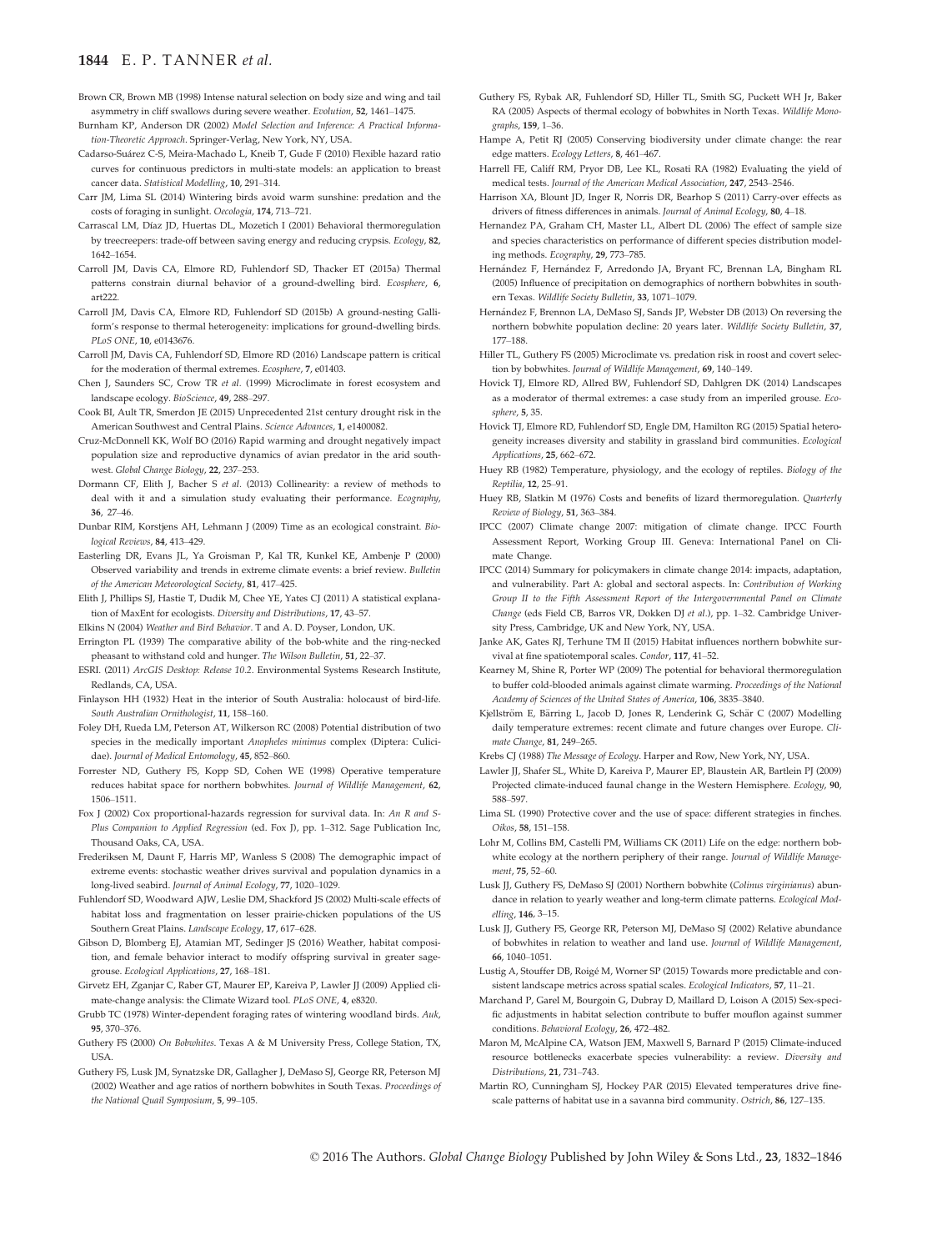- Maurer EP, Brekke L, Pruitt T, Duffy PB (2007) Fine-resolution climate projections enhance regional climate change impact studies. Eos Transactions American Geophysical Union, 88, 504.
- McGarigal K, Cushman SA, Ene E (2012) FRAGSTATS v4: Spatial pattern analysis program for categorical and continuous maps. Computer software program produced by the authors at the University of Massachusetts, Amherst. Available at: [http://ww.umass.edu/landeco/](http://ww.umass.edu/landeco/research/fragstats/fragstats/html) [research/fragstats/fragstats/html](http://ww.umass.edu/landeco/research/fragstats/fragstats/html). (accessed 1 September 2015).
- McKechnie AE, Wolf BO (2010) Climate change increases the likelihood of catastrophic avian mortality events during extreme heat waves. Biology Letters, 6, 253–256.
- McPherson RA, Fiebrich C, Crawford KC et al. (2007) Statewide monitoring of the mesoscale environment: a technical update on the Oklahoma Mesonet. Journal of Atmospheric and Oceanic Technology, 24, 301–321.
- Meehl GA, Tebaldi C (2004) More intense, more frequent, and longer lasting heat waves in the 21st century. Science, 305, 994–997.
- Meehl GA, Zwiers F, Evans Let al. (2000) Trends in extreme weather and climate events: issues related to modeling extremes in projections of future climate change. Bulletin of the American Meteorological Society, 81, 427–436.
- Meira-Machado L, Cadarso-Suárez C, Gude F, AraájoA A (2013) smoothHR: an R package for pointwise nonparametric estimation of hazard ratio curves of continuous predictors. Computational and Mathematical Methods in Medicine, 2013, 745742.
- Melin M, Matala J, Mehtatalo L et al. (2014) Moose (Alces alces) reacts to high summer temperatures by utilizing thermal shelter in boreal forests-an analysis based on airborne laser scanning of the canopy structure at moose locations. Global Change Biology, 20, 1115–1125.
- Mooij WM, Bennetts RE, Kitchens WM, DeAngelis DL (2002) Exploring the effect of drought extent and interval on the Florida snail kite: interplay between spatial and temporal scales. Ecological Modelling, 149, 25–39.
- Moynahan BJ, Lindberg MS, Thomas JW (2006) Factors contributing to process variance in annual survival of female greater sage-grouse in Montana. Ecological Applications, 16, 1529–1538.
- Mysterud A, Østbye E (1999) Cover as a habitat element for temperate ungulates: effects on habitat selection and demography. Wildlife Society Bulletin, 27, 385–394.
- Parmesan C (2006) Ecological and evolutionary responses to recent climate change. Annual Review of Ecology and Systematics, 37, 637–669.
- Parmesan C, Ryrholm N, Stefanescu C et al. (1999) Poleward shifts in geographical ranges of butterfly species associated with regional warming. Nature, 399, 579–583.
- Parmesan C, Root TL, Willig MR (2000) Impacts of extreme weather and climate on terrestrial biota. Bulletin of the American Meteorological Society, 81, 443-450.
- Perez RM, Gallagher JF, Frisbie MC (2002) Fine scale influence of weather on northern bobwhite abundance, breeding success, and harvest. Proceedings of the National Quail Symposium, 5, 106–110.
- Phillips SJ, Dudik M (2008) Modeling of species distributions with Maxent: new extensions and a comprehensive evaluation. Ecography, 31, 161–175.
- Rader MJ, Teinert TW, Brenna LA, Hernández F, Silvy NJ, Wu XB (2007) Identifying predators and nest fates of bobwhites in southern Texas. Journal of Wildlife Management, 71, 1626–1630.
- Ritters KH, O'Neill RV, Hunsaker CT et al. (1995) A factor analysis of landscape pattern and structure metrics. Landscape Ecology, 10, 23–39.
- Ryder TB, Sillet TS (2016) Climate, demography and lek stability in an Amazonian bird. Proceedings of the Royal Society B, 283, 20152314.
- Sahlean TC, Gherghel I, Papes M, Strugariu A, Zamfirescu SR (2014) Refining climate change projections for organisms with low dispersal abilities: a case study of the Caspian whip snake. PLoS ONE, 9, e91994.
- Sanz-Aguilar A, Bechet A, Germain C, Johnson AR, Pradel R (2012) To leave or not to leave: survival trade-offs between different migratory strategies in the greater flamingo. Journal of Animal Ecology, 81, 1171–1182.
- Sauer JR, Hines JE, Fallon JE, Pardieck KL, Ziolkowski DJ Jr, Link WA (2014) The North American Breeding Bird Survey, results and Analysis 1966–2012. Version 02.19.2014. USGS Patuxent Wildlife Research Center, Laurel, Maryland, **IISA**
- Schär C, Vidale PL, Lüthi D, Frei C, Häberli C, Liniger MA, Appenzeller C (2004) The role of increasing temperature variability in European summer heatwaves. Nature, 427, 332–336.
- Scheffers BR, Edward DP, Diesmos A, William SE, Evans TA (2014) Microhabitats reduce animal's exposure to climate extremes. Global Change Biology, 20, 495–503.
- Sears MW, Raskin E, Angilletta MJ (2011) The world is not flat: defining relevant thermal landscapes in the context of climate change. Integrative and Comparative Biology, 51, 666–675.
- Selwood KE, McGeoch MA, Mac Nally R (2015) The effects of climate change and land-use change on demographic rates and population viability. Biological Reviews, 90, 837–853.
- Sih A, Ferrari MCO, Harris DJ (2011) Evolution and behavioural responses to human-induced rapid environmental change. Evolutionary Applications, 4, 367– 387.
- Skelly DK, Freidenburg LK (2010) Evolutionary Responses to Climate Change. Encyclopedia of Life Sciences (ELS). John Wiley and Sons Ltd, Chichester.
- Smith MD (2011) An ecological perspective on extreme climatic events: a synthetic definition and framework to guide future research. Journal of Ecology, 99, 656–663.
- Sohl TL (2014) The relative impacts of climate and land-use change on conterminous United States bird species from 2001 to 2075. PLoS ONE, 9, e112251.
- Stoddard HL (1931) The Bobwhite Quail: Its Habits, Preservation, and Increase, pp. 113–166. Charles Scibner's Sons, New York, NY, USA.
- Swanson DL (2010) Seasonal metabolic variation in birds: functional and mechanistic correlates. Current Ornithology, 17, 75–129.
- Swets JA (1988) Measuring the accuracy of diagnostic systems. Science, 240, 1285–1293.
- Tanner EP, Elmore RD, Fuhlendorf SD, Davis CA, Thacker ET, Dahlgren DK (2015) Behavioral responses at distribution extremes: how artificial surface water can affect quail movement patterns. Rangeland Ecology and Management, 68, 476–484.
- Tanner EP, Elmore RD, Davis CA, Fuhlendorf SD, Dahlgren DK, Thacker ET, Orange JP (2016) Does the presence of oil and gas infrastructure potentially increase risk of harvest in northern bobwhite? Wildlife Biology, 22, 294–304.
- Therneau TM, Grambsch PM, Fleming TR (1990) Martingale-based residuals for survival models. Biometrika, 77, 147–160.
- Thomas CD (2010) Climate, climate change and range boundaries. Diversity and Distributions, 16, 488–495.
- Turner MG (1989) Landscape ecology: the effect of pattern on process. Annual Review of Ecology and Systematics, 20, 171–197.
- Warren DL, Seifert SN (2011) Ecological niche modeling in Maxent: the importance of model complexity and the performance of model selection criteria. Ecological Applications, 21, 335–342.
- Warren DL, Glor RE, Turelli M (2010) ENMTools: a toolbox for comparative studies of environmental niche models. Ecography, 33, 607–611.
- Welbergen JA, Klose SM, Markus N, Eby P (2008) Climate change and the effects of temperature extremes on Australian flying-foxes. Proceedings of the Royal Society B, 275, 419–425.
- Wiens JJ, Ackerly DD, Allen AP et al. (2012) Niche conservatism as an emerging principle in ecology and conservation biology. Ecology Letters, 13, 1310–1324.
- Wisz MS, Hijmans RJ, Li J, Peterson AT, Graham CH, Guisan A, NCEAS Predicting Species Distributions Working Group (2008) Effects of sample size on the performance of species distribution models. Diversity and Distributions, 14, 763–773.